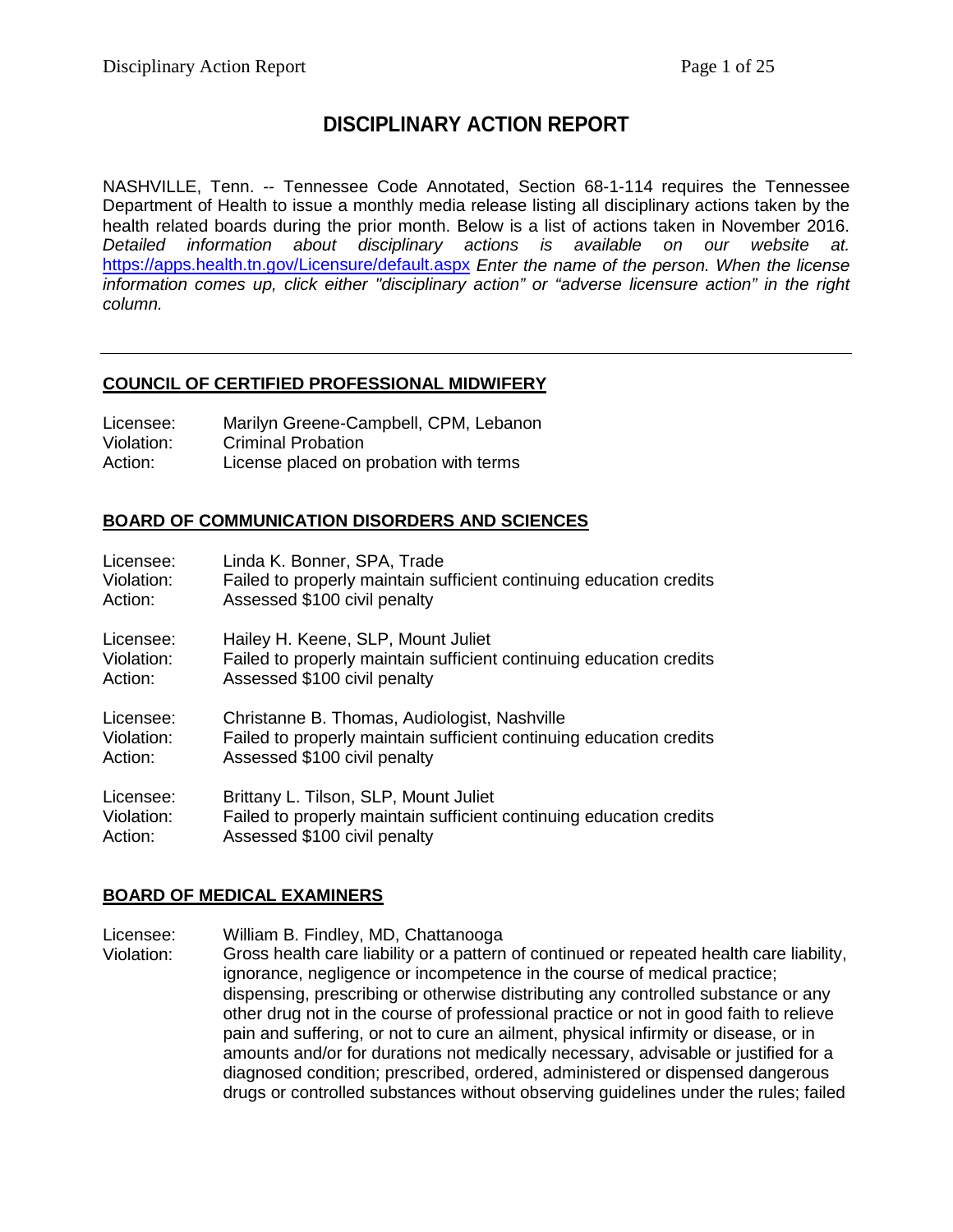to appropriately document related to a prescribed or dispensed drug; failed to maintain and create appropriate medical records

Action: License voluntarily surrendered; assessed \$5,000 civil penalty, plus costs not to exceed \$50,000

Licensee: Clary P. Foote, MD, Harriman

- Violation: Unprofessional conduct; dispensing, prescribing or otherwise distributing any controlled substance or any other drug in amounts and/or for durations not justified for a diagnosed condition; failed to adhere to rules and/or statute, regarding medical records; violated Code of Medical Ethics; to wit: romantic or sexual misconduct; treating self or family
- Action: License placed on probation for not less than 5 years with terms; surrender "X" DEA registration for schedule II controlled substances; permanently surrender pain clinic certificate; assessed \$6,000 civil penalty, plus costs not to exceed \$6,000

Licensee: Alfred Vaughn Derise Jackson Jr., MD, Knoxville

- Unprofessional, dishonorable or unethical conduct; dispensing, prescribing or otherwise distributing any controlled substance or any other drug not in the course of professional practice and dispensing, prescribing or otherwise distributing any controlled substance in violation of any law of the state or of the United States, to wit: prescribing controlled substances without creating or maintaining medical records; violated the Code of Medical Ethics; to wit: self-treatment or treatment immediate family members; engaging in the practice of medicine under a false or assumed name, or the impersonation of another practitioner, or a like, similar or different name
- Action: License placed on probation for 5 years with terms; assessed \$6,300 civil penalty, plus costs not to exceed \$3,000

Licensee: William C. Kennedy, MD, Torrance, CA

- Disciplinary action against a person licensed to practice medicine by another state or territory of the United States for any acts or omissions that would constitute grounds for discipline of a person licensed in this state. A certified copy of the initial or final order or other equivalent document memorializing the disciplinary action from the disciplining state of territory shall constitute prima facie evidence of violation of this section and be sufficient grounds upon which to deny, restrict or condition or renewal and/or discipline a person licensed in this state
- Action: License voluntarily surrendered

Licensee: Elie Emile Hage-Korban, MD, Jackson

- Violation: The advertising of medical business in which untrue or misleading statements are made or causing the publication or circulation of fraudulent advertising relative to any disease, human ailment or conditions
- Action: Assessed \$7,000 civil penalty; plus costs not to exceed \$10,000

Licensee: Charles A. Moore, MD, Middlesboro, KY

- Violation: Violation or attempted violation, directly or indirectly, or assisting in or abetting the violation of, or conspiring to violate any provision of this chapter or any lawful order of the board issued pursuant thereto or any criminal statute of the state of Tennessee
- Action: License placed on restricted/limited status with terms for an indefinite period of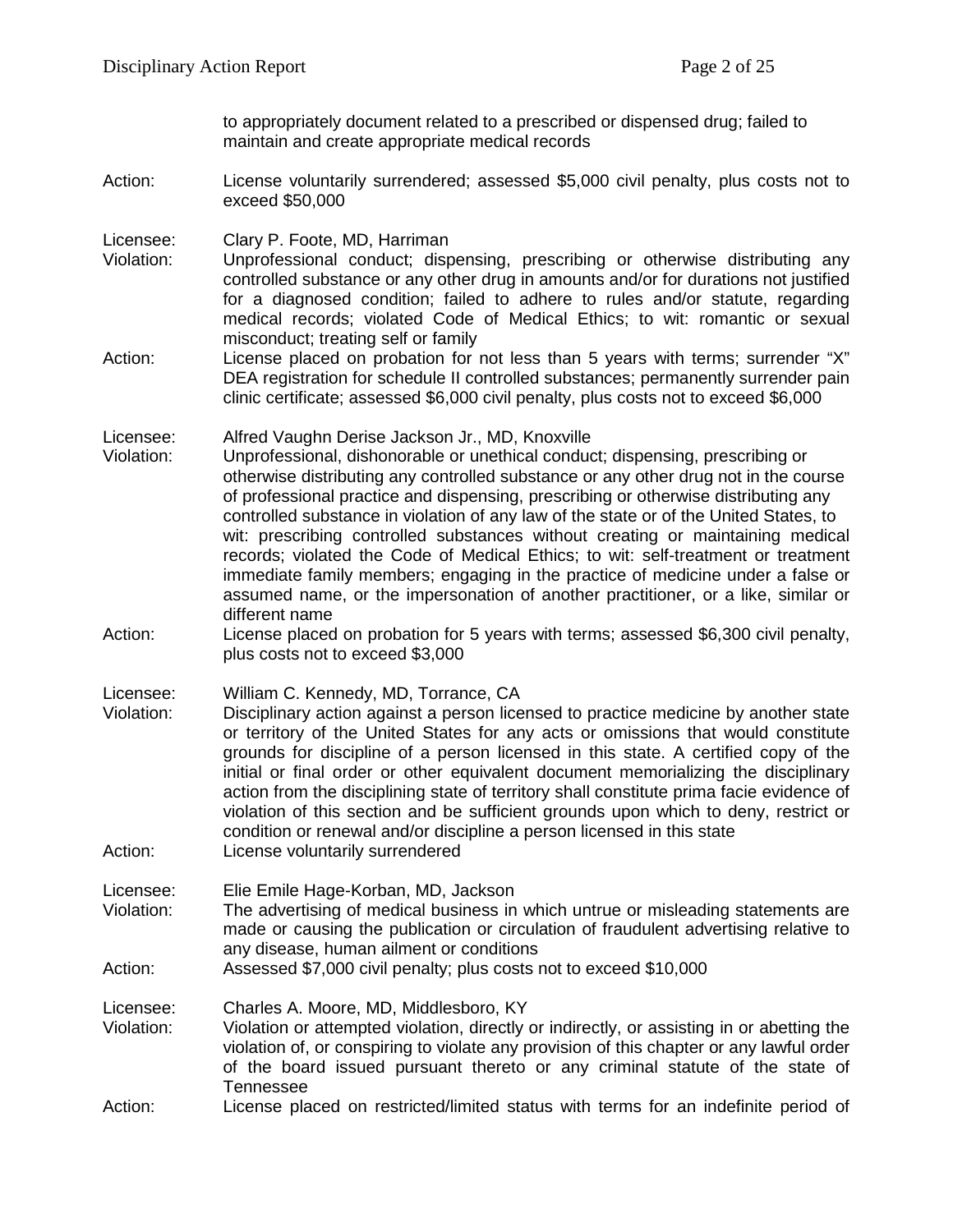time

Licensee: Glenn R. Yank, MD, Franklin<br>Violation: Failed to adhere to Board R Failed to adhere to Board Rules regarding guidelines for prescribing controlled substances Action: License reprimanded with terms; assessed \$10,000 civil penalty, plus costs not to exceed \$20,000

# **BOARD OF MEDICAL EXAMINERS' COMMITTEE ON PHYSICIAN ASSISTANTS**

| Licensee:  | Charles Michael Aldrich, Jr., PA, Jackson                                                    |
|------------|----------------------------------------------------------------------------------------------|
| Violation: | Unprofessional, dishonorable, or unethical conduct; conviction of a misdemeanor<br>or felony |
| Action:    | License reprimanded with terms; assessed costs not to exceed \$500                           |

# **BOARD OF MEDICAL EXAMINERS' COMMITTEE ON POLYSOMNOGRAPHY**

| Licensee:  | Maggie May Briley, Polysomnography, Westmoreland |
|------------|--------------------------------------------------|
| Violation: | Practiced on lapsed license                      |
| Action:    | Assessed \$300 civil penalty                     |

# **BOARD OF NURSING**

Licensee: Justin M. Adams, APN, Johnson City

- Violation: Guilty of unprofessional conduct, to wit: failure to maintain a record for each patient which accurately reflects the nursing problems and interventions for the patient and/or failure to maintain a record for each patient which accurately reflects the name and title of the nurse providing care; and practicing professional nursing in this state on a lapsed (state) license or beyond the period of a valid temporary license; and having been issued a certificate of fitness, failure to file a notice with the Board of Nursing containing: (a) the nurse's full name; (b) a copy of the formulary describing the categories of legend drugs to be prescribed and/or issued by the nurse; and (c) the name of the licensed physician having supervision, control and responsibility for prescriptive services rendered by the nurse and failure to properly update said information
- Action: APN certificate voluntarily surrendered; assessed costs not to exceed \$500

Licensee: Kimberly L. Allen, RN, Springfield

- Violation: Guilty of unprofessional conduct, to wit: making false or materially incorrect, inconsistent or unintelligible entries in any patient records or in the records of any health care facility, school, institution or other work place location pertaining to the obtaining, possessing or administration of any controlled substance as defined in the Federal Controlled Substances Act; impersonating another licensed practitioner; and engaging in acts of dishonesty which relate to the practice of nursing
- Action: License suspended with terms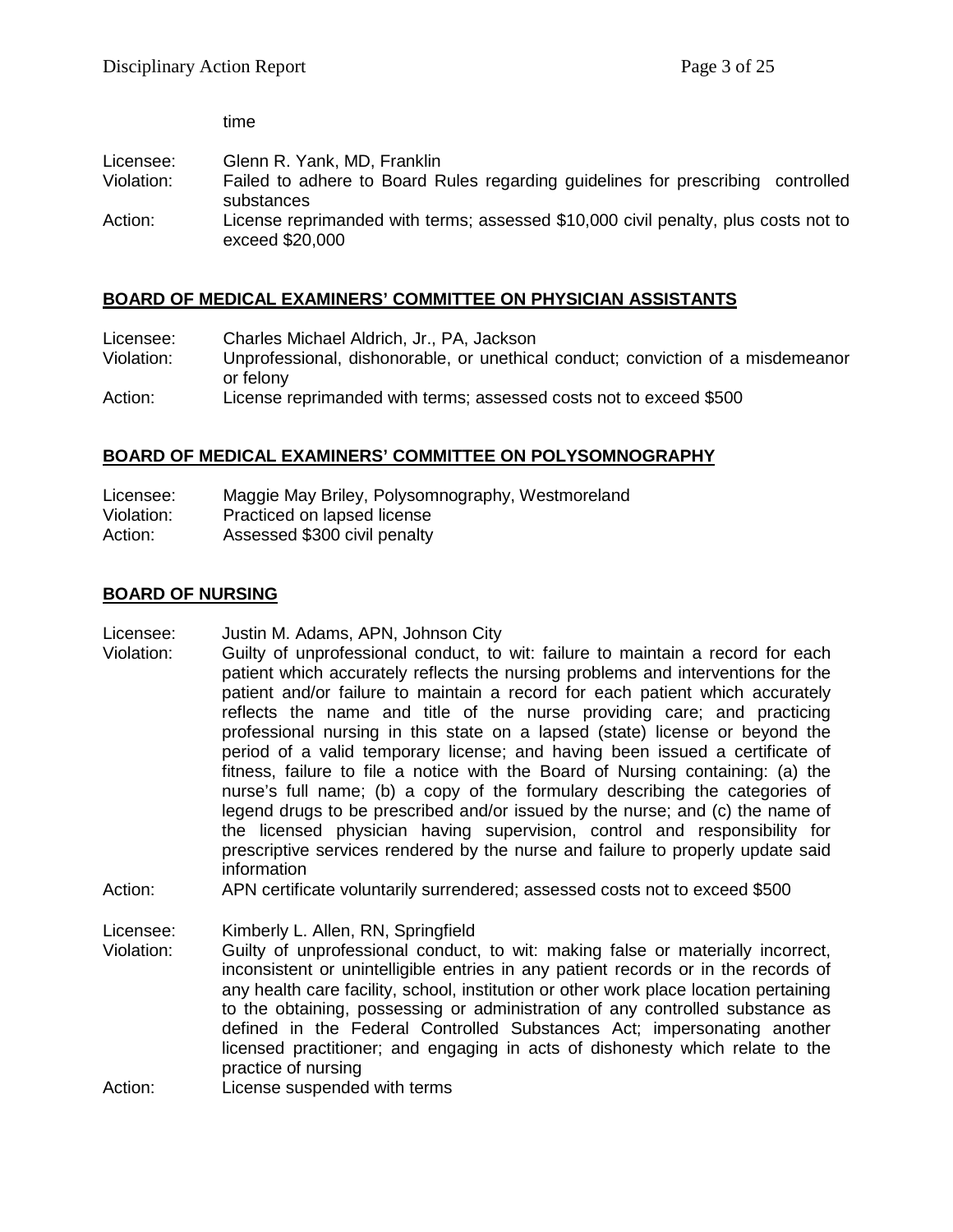| Licensee:  | Crystal Ashley, RN, Celina |
|------------|----------------------------|
| Violation: | Guilty of a crime          |
| Action:    | Renewal application denied |

Licensee: Amy Ayers, LPN, Harrogate

Violation: Guilty of unprofessional conduct, to wit: revocation, suspension, probation or other discipline of a license to practice nursing by another state or territory of the United States for any act or omission which would constitute grounds for the revocation, suspension, probation or other discipline of a license in this state; and violating confidentiality or knowledge concerning the patient, except when required to do so by a court of law

Action: Reinstatement application denied

#### Licensee: Nicholas T. Baker, LPN, Riceville

- Violation: Guilty of unprofessional conduct, to wit: failure to maintain a record for each patient which accurately reflects the nursing problems and interventions for the patient and/or failure to maintain a record for each patient which accurately reflects the name and title of the nurse providing care; making false or materially incorrect, inconsistent or unintelligible entries in any patient records or in the records of any health care facility, school, institution or other work place location pertaining to the obtaining, possessing or administration of any controlled substance as defined in the Federal Controlled Substances Act; and engaging in acts of dishonesty which relate to the practice of nursing
- Action: License revoked; assessed \$4,000 in civil penalties plus costs not to exceed \$5,000

Licensee: Sandra Bigham, RN, Memphis Violation: Guilty of a crime Action: License voluntarily surrendered

Licensee: Ashlie Black, LPN, Atoka

- Violation: Guilty of unprofessional conduct, to wit: unauthorized use or removal of narcotics, drugs, supplies or equipment from any health care facility, school, institution or other work place location
- Action: License revoked; assessed \$1,000 in civil penalties, plus costs not exceed \$5,000

Licensee: Mary Bond, APN/RN, Jackson

- Violation: Over-prescribing, or prescribing in a manner inconsistent with Rule 1000-04.- .08, which lays out guidelines for proper prescribing for the treatment of pain, and with Rule 1000-04-.09, which lays out the prerequisites for prescribing medication, including an appropriate history and physical, diagnosis based on examinations and diagnostic tests, and a therapeutic plan including discussion of the risks and benefits of various treatment options
- Action: APN certificate revoked; RN license placed on probation with terms for five years; Respondent must appear in person before the Application Review Committee in order for probation to lift; must permanently surrender her Drug Enforcement Administration registration; assessed \$26,000 in civil penalties plus costs not to exceed \$3,000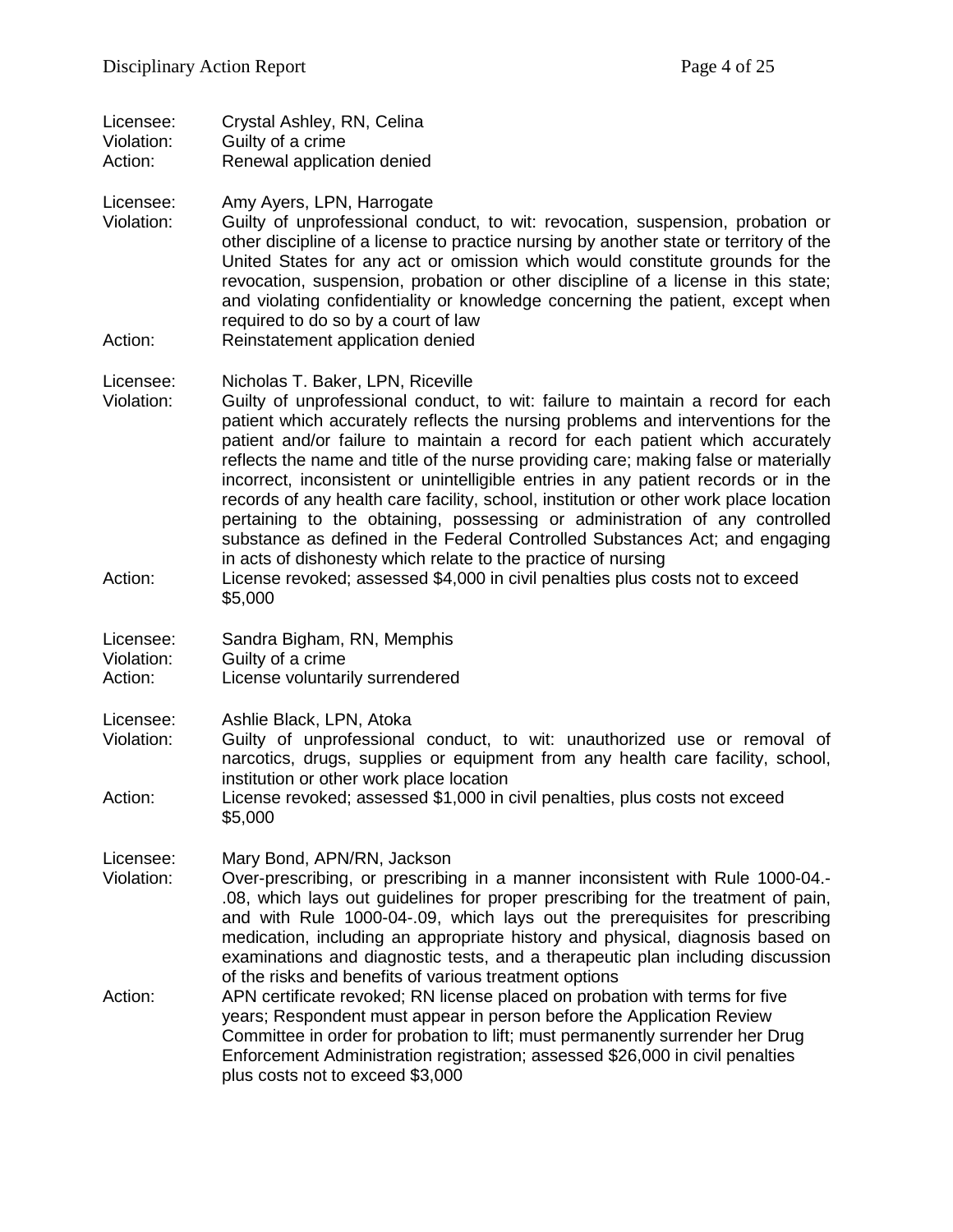Licensee: Jesse Corbet Boyd, LPN, McMinnville

- Unfit or incompetent by reason of negligence, habits or other cause; addicted to alcohol or drugs to the degree of interfering with nursing duties; guilty of a crime; and guilty of unprofessional conduct, to wit: unauthorized use or removal of narcotics, drugs, supplies or equipment from any health care facility, school, institution or other work place location; the use of any intoxicating beverage or the illegal use of any narcotic or dangerous drug while on duty in any health care facility, school, institution, or other work place location; and being under the influence of alcoholic beverages, or under the influence of drugs which impair judgment while on duty in any health care facility, school, institution or other work place location
- Action: License suspended with terms

#### Licensee: Mandy Lynne Brown, RN, Ripley

- Violation: Unfit or incompetent by reason of negligence, habits or other cause; addicted to alcohol or drugs to the degree of interfering with nursing duties; and guilty of unprofessional conduct, to wit: failure to maintain a record for each patient which accurately reflects the nursing problems and interventions for the patient and/or failure to maintain a record for each patient which accurately reflects the name and title of the nurse providing care; and unauthorized use or removal of narcotics, drugs, supplies or equipment from any health care facility, school, institution or other work place location
- Action: License suspended; suspension stayed; license placed on probation to run concurrent with Tennessee Professional Assistance Program monitoring agreement but for no less than three years

Licensee: Jason Browning, LPN, Gleason

- Violation: Unfit or incompetent by reason of negligence, habits or other cause; and guilty of unprofessional conduct, to wit: engaging in acts of dishonesty which relate to the practice of nursing
- Action: License suspended with terms; must complete Board-ordered coursework on the topic of professional boundaries; must take the Ethics and Boundaries Assessment Services ("EBAS") Ethics and Boundaries Assessment Exam
- Licensee: Tammy Buffington, RN, Manchester<br>Violation: Guilty of a crime: and quilty of unpr
- Guilty of a crime; and guilty of unprofessional conduct, to wit: being under the influence of alcoholic beverages, or under the influence of drugs which impair judgment while on duty in any health care facility, school, institution or other work place location
- Action: License voluntarily surrendered; assessed costs not to exceed \$250

Licensee: Nicole Cadieux, RN, Tampa (FL)

Violation: Unfit or incompetent by reason of negligence, habits or other cause; addicted to alcohol or drugs to the degree of interfering with nursing duties; and guilty of unprofessional conduct, to wit: revocation, suspension, probation or other discipline of a license to practice nursing by another state or territory of the United States for any act or omission which would constitute grounds for the revocation, suspension, probation or other discipline of a license in this state Action: License voluntarily surrendered; assessed costs not to exceed \$500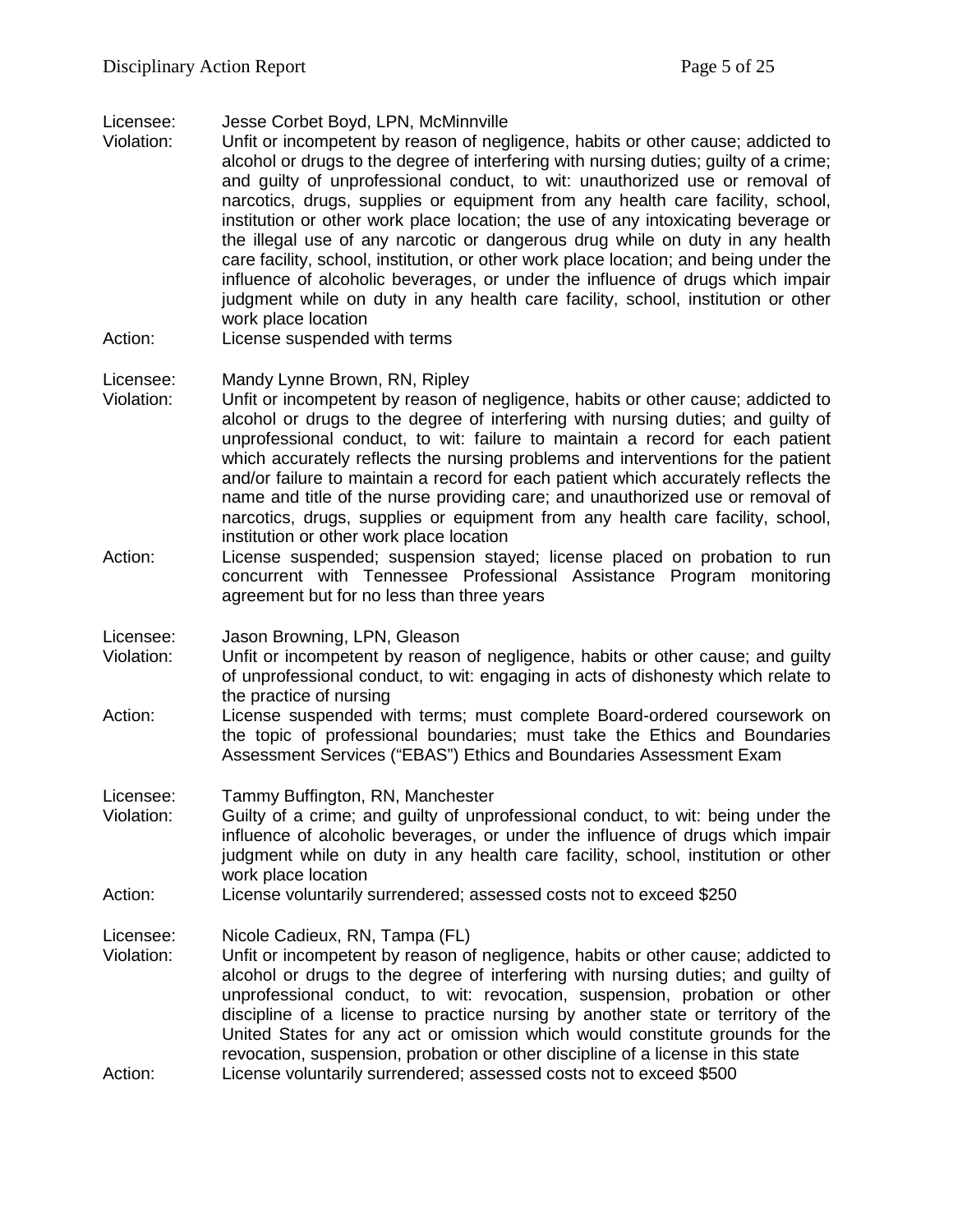Licensee: Rachel S. Carlton, APN/RN, Lebanon<br>Violation: Guilty of unprofessional conduct, to

- Guilty of unprofessional conduct, to wit: revocation, suspension, probation or other discipline of a license to practice nursing by another state or territory of the United States for any act or omission which would constitute grounds for the revocation, suspension, probation or other discipline of a license in this state
- Action: RN license placed on probation for no less than sixty months; APN certificate placed on suspension for three months with terms; assessed costs not to exceed \$1,000

Licensee: Stephanie Carmichael, APN/RN, Knoxville

- Violation: Guilty of unprofessional conduct; and over-prescribing, or prescribing in a manner inconsistent with Rule 1000-04.-.08, which lays out guidelines for proper prescribing for the treatment of pain, and with Rule 1000-04-.09, which lays out the prerequisites for prescribing medication, including an appropriate history and physical, diagnosis based on examinations and diagnostic tests, and a therapeutic plan including discussion of the risks and benefits of various treatment options
- Action: APN certificate and RN license placed on probation with terms for five years; Respondent must appear in person before the Application Review Committee in order for probation to lift; must surrender her Drug Enforcement Administration registration for duration of probation; must obtain practice monitoring through Affiliated Monitors for one year; must complete Board-ordered coursework in the topics of medical record keeping and prescribing controlled substances; assessed \$8,000 in civil penalties plus costs not to exceed \$5,000
- Licensee: Conan M. Carter, APN/RN, Wartrace
- Violation: Over-prescribing, or prescribing in a manner inconsistent with Rule 1000-04.- .08, which lays out guidelines for proper prescribing for the treatment of pain, and with Rule 1000-04-.09, which lays out the prerequisites for prescribing medication, including an appropriate history and physical, diagnosis based on examinations and diagnostic tests, and a therapeutic plan including discussion of the risks and benefits of various treatment options
- Action: APN certificate and RN license placed on probation with terms for five years; Respondent must appear in person before the Application Review Committee in order for probation to lift; must surrender his Drug Enforcement Administration registration for schedule II substances for not less than one year; must obtain practice monitoring through Affiliated Monitors for three years; must complete Board-ordered coursework in the topics of medical record keeping and prescribing controlled substances; assessed \$2,475 in civil penalties plus costs not to exceed \$2,500
- Licensee: Jordan M. Clayton, APN/RN, Leoma Violation: Unfit or incompetent by reason of negligence, habits or other cause; and guilty of unprofessional conduct, to wit: unauthorized use or removal of narcotics, drugs, supplies or equipment from any health care facility, school, institution or other work place location
- Action: APN certificate and RN license suspended; suspension stayed; certificate and license placed on probation to run concurrent with Tennessee Professional Assistance Program monitoring agreement but for no less than three years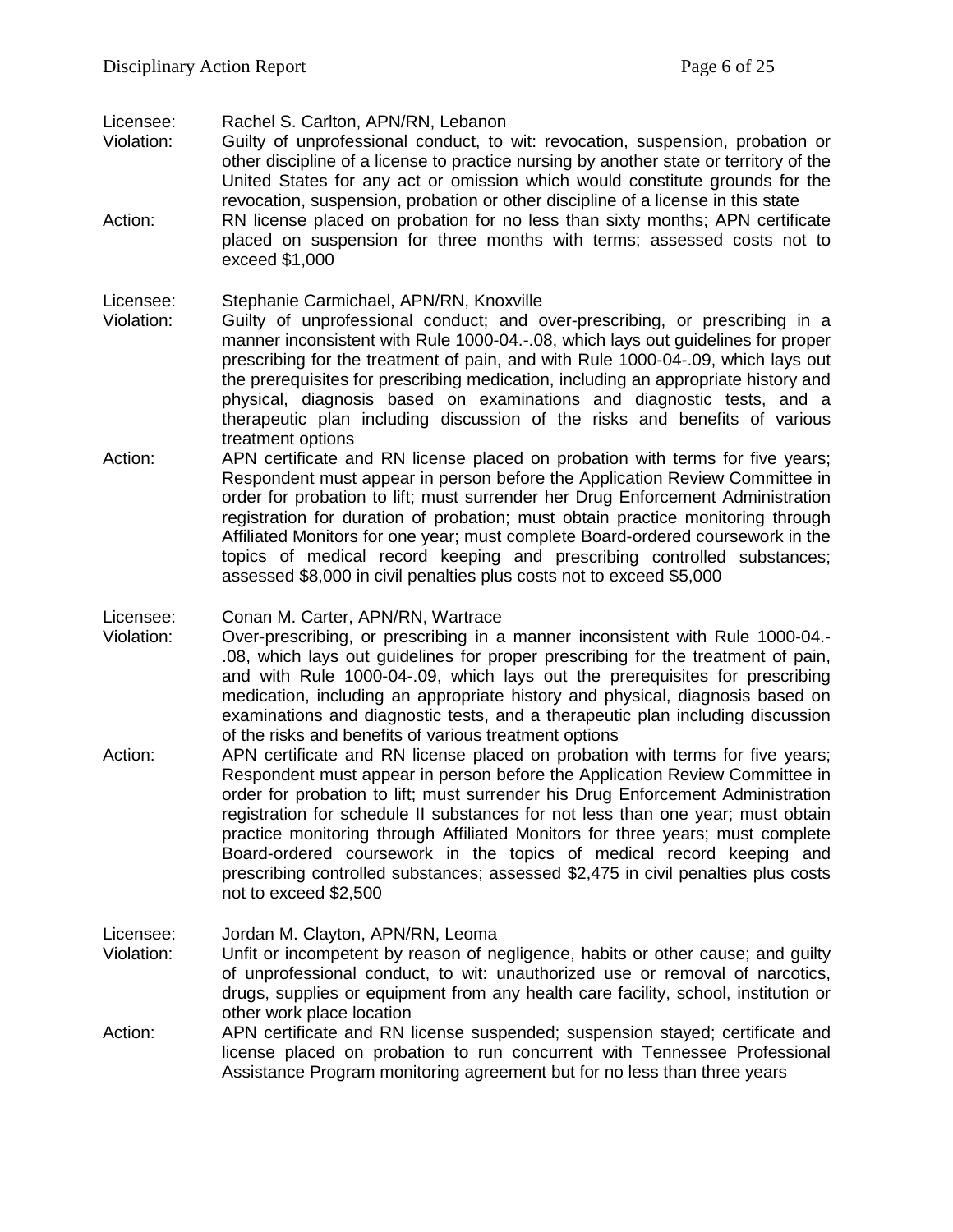Licensee: Vanessa Clemons, RN, Chattanooga

Unfit or incompetent by reason of negligence, habits or other cause; addicted to alcohol or drugs to the degree of interfering with nursing duties; and guilty of unprofessional conduct, to wit: unauthorized use or removal of narcotics, drugs, supplies or equipment from any health care facility, school, institution or other work place location; the use of any intoxicating beverage or the illegal use of any narcotic or dangerous drug while on duty in any health care facility, school, institution, or other work place location; being under the influence of alcoholic beverages, or under the influence of drugs which impair judgment while on duty in any health care facility, school, institution or other work place location; and engaging in acts of dishonesty which relate to the practice of nursing Action: License suspended with terms; assessed costs not exceed \$200

#### Licensee: Britni Curtis, LPN, Humboldt

- Violation: Guilty of a crime; guilty of fraud or deceit in procuring or attempting to procure a license to practice nursing; unfit or incompetent by reason of negligence, habits or other cause; and guilty of unprofessional conduct, to wit: unauthorized use or removal of narcotics, drugs, supplies, or equipment from any health care facility, school institution or other work place location; the use of any intoxicating beverage or the illegal use of any narcotic or dangerous drug while on duty in any health care facility, school, institution, or other work place location; being under the influence of alcoholic beverages, or under the influence of drugs which impair judgment while on duty in any health care facility, school, institution or other work place location; and engaging in acts of dishonesty which relate to the practice of nursing
- Action: License summarily suspended; must cease and desist the practice of nursing in the State of Tennessee

Licensee: Amanda Lea Davis, RN, Powell

- Violation: Unfit or incompetent by reason of negligence, habits or other cause; addicted to alcohol or drugs to the degree of interfering with nursing duties; and guilty of unprofessional conduct, to wit: unauthorized use or removal of narcotics, drugs, supplies or equipment from any health care facility, school, institution or other work place location; the use of any intoxicating beverage or the illegal use of any narcotic or dangerous drug while on duty in any health care facility, school, institution, or other work place location; and being under the influence of alcoholic beverages, or under the influence of drugs which impair judgment while on duty in any health care facility, school, institution or other work place location
- Action: License suspended; suspension stayed; license placed on probation to run concurrent with Tennessee Professional Assistance Program monitoring agreement but for no less than three years

Licensee: Lorinda C. Davis, RN, Afton

Violation: Unfit or incompetent by reason of negligence, habits or other cause; addicted to drugs or alcohol to the degree of interfering with nursing duties; and guilty of unprofessional conduct, to wit: unauthorized use or removal of narcotics, drugs, supplies or equipment from any health care facility, school, institution or other work place location; making false or materially incorrect, inconsistent or unintelligible entries in any patient records or in the records of any health care facility, school, institution or other work place location pertaining to the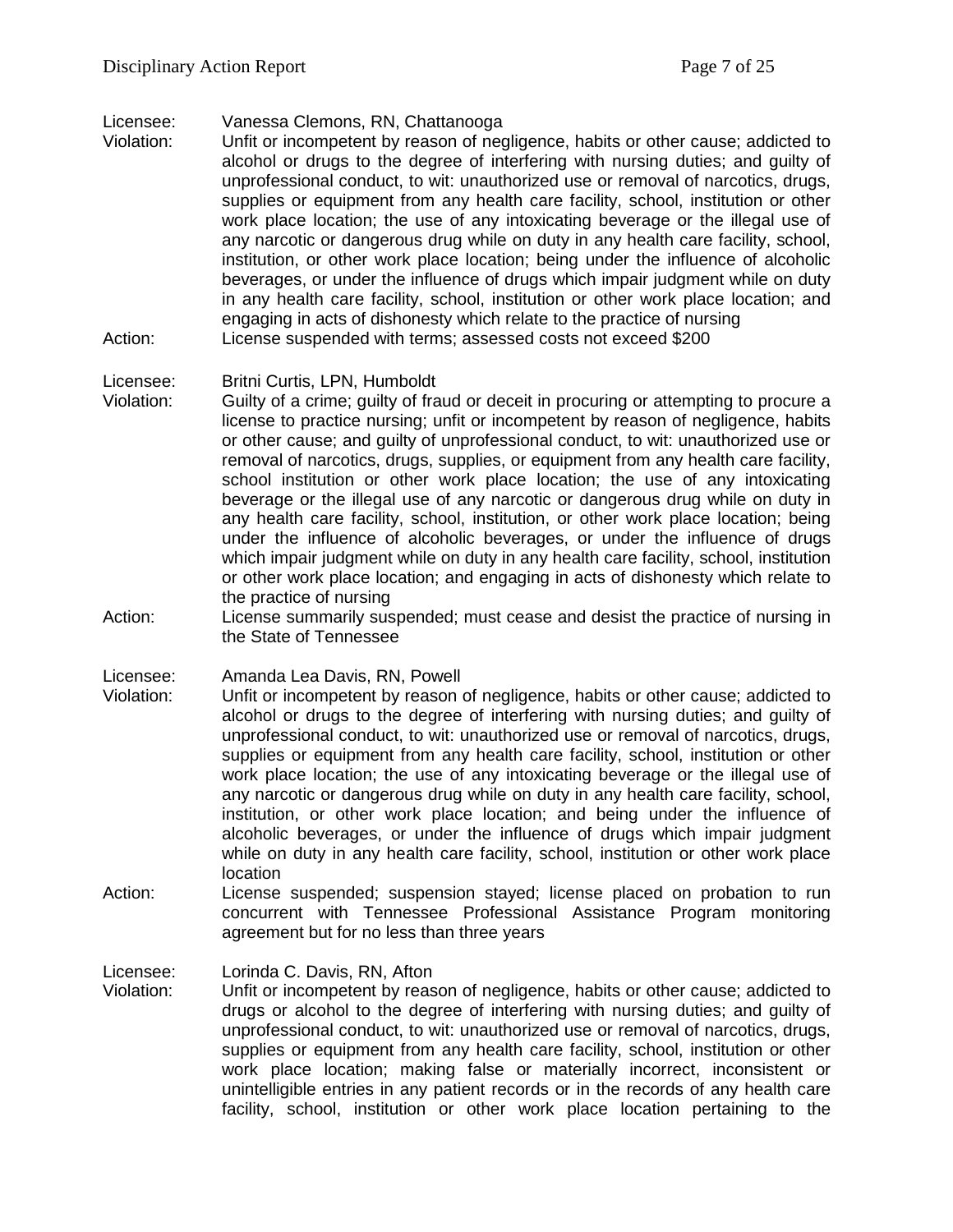| Action:                            | obtaining, possessing or administration of any controlled substance as defined<br>in the Federal Controlled Substances Act; and engaging in acts of dishonesty<br>which relate to the practice of nursing<br>License suspended with terms; assessed costs not exceed \$1,000                                                                                                                                                                                                                                                                                                                                                                                                                         |
|------------------------------------|------------------------------------------------------------------------------------------------------------------------------------------------------------------------------------------------------------------------------------------------------------------------------------------------------------------------------------------------------------------------------------------------------------------------------------------------------------------------------------------------------------------------------------------------------------------------------------------------------------------------------------------------------------------------------------------------------|
| Licensee:<br>Violation:<br>Action: | Robin Deering, RN, Friendsville<br>Guilty of a crime; and guilty of unprofessional conduct<br>Conditional reinstatement granted; license suspended; suspension stayed;<br>license placed on probation to run concurrent with Tennessee Professional<br>Assistance Program monitoring agreement but for no less than three years                                                                                                                                                                                                                                                                                                                                                                      |
| Licensee:<br>Violation:            | Doris Dewalt-Douglas, LPN, Jackson<br>Unfit or incompetent by reason of negligence, habits or other cause; and guilty<br>of unprofessional conduct, to wit: intentionally or negligently causing physical or<br>emotional injury to a patient; failure to maintain a record for each patient which<br>accurately reflects the nursing problems and interventions for the patient and/or<br>failure to maintain a record for each patient which accurately reflects the name<br>and title of the nurse providing care; and abandoning or neglecting a patient<br>requiring nursing care                                                                                                               |
| Action:                            | License placed on probation for no less than two years; must obtain continuing<br>education hours in the areas of long-term nursing, prevention of elder abuse<br>and neglect, nursing ethics, and record-keeping; assessed a \$1,000 civil penalty                                                                                                                                                                                                                                                                                                                                                                                                                                                  |
| Licensee:<br>Violation:<br>Action: | Mary Louise DiGiorgi, RN, Brentwood<br>Practiced nursing without being duly licensed to do so; and has violated or<br>attempted to violate, directly or indirectly, or assisted in or abetted the violation<br>of or conspired to violate any provision of this chapter or any lawful order of the<br>Board issued pursuant thereto<br>Conditional reinstatement granted; assessed \$1,500 civil penalty                                                                                                                                                                                                                                                                                             |
| Licensee:<br>Violation:<br>Action: | Charles R. Dixon II, LPN, Murfreesboro<br>Guilty of a crime; and guilty of unprofessional conduct<br>License placed on probation for two years; must obtain continuing education on<br>the topic of anger management; assessed \$100 civil penalty                                                                                                                                                                                                                                                                                                                                                                                                                                                   |
| Licensee:<br>Violation:            | Jennifer Edwards, RN, Murfreesboro<br>Unfit or incompetent by reason of negligence, habits or other cause; addicted to<br>alcohol or drugs to the degree of interfering with nursing duties; and guilty of<br>unprofessional conduct, to wit: unauthorized use or removal of narcotics, drugs,<br>supplies or equipment from any health care facility, school, institution or other<br>work place location; being under the influence of alcoholic beverages, or under<br>the influence of drugs which impair judgment while on duty in any health care<br>facility, school, institution or other work place location; and engaging in acts of<br>dishonesty which relate to the practice of nursing |
| Action:                            | License summarily suspended; must cease and desist the practice of nursing in<br>the State of Tennessee                                                                                                                                                                                                                                                                                                                                                                                                                                                                                                                                                                                              |
| Licensee:<br>Violation:            | William Elder, RN, Knoxville<br>Guilty of a crime; unfit or incompetent by reason of negligence, habits or other<br>cause; and guilty of unprofessional conduct, to wit: intentionally or negligently                                                                                                                                                                                                                                                                                                                                                                                                                                                                                                |

causing physical or emotional injury to a patient; unauthorized use or removal of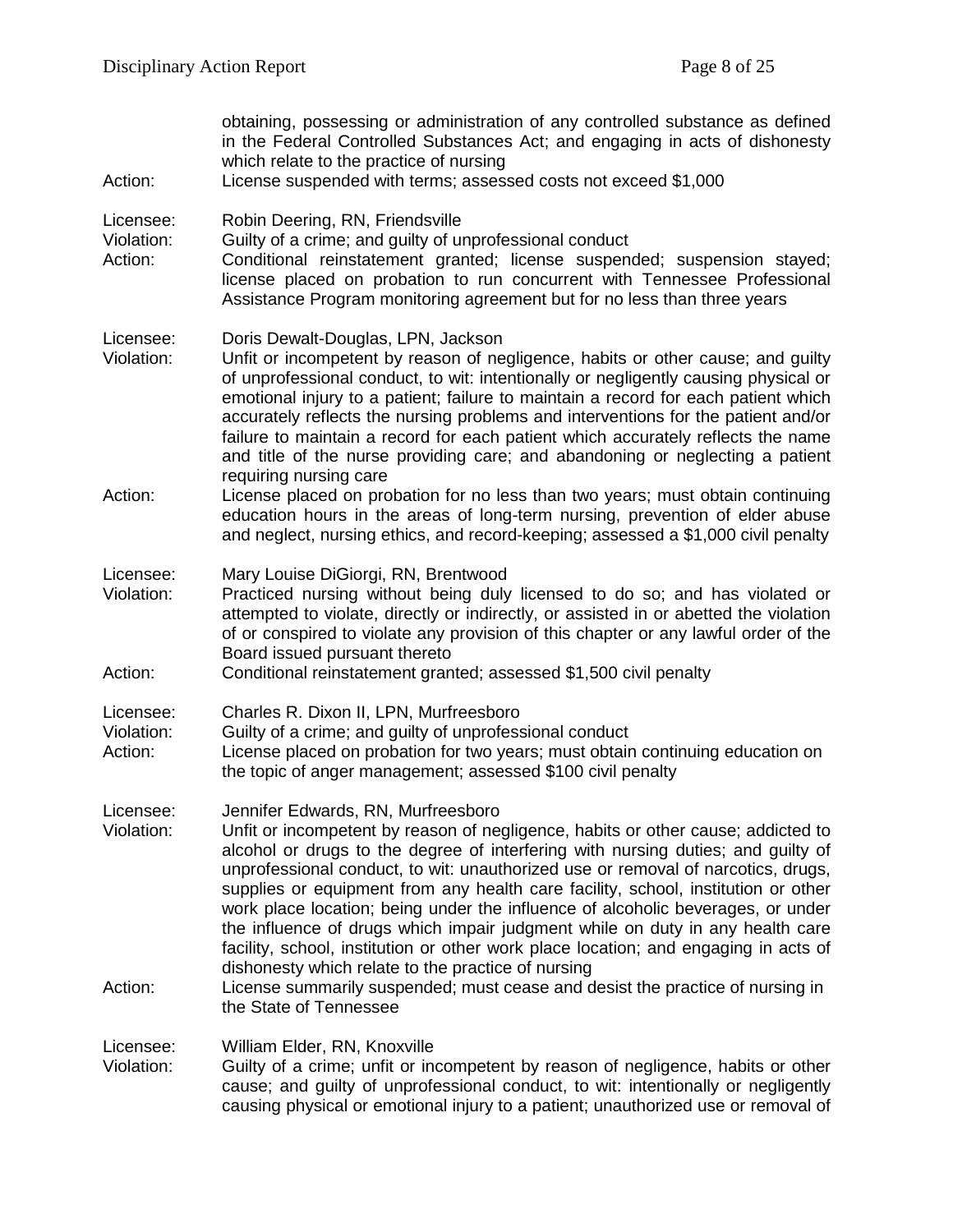| Action:                            | narcotics, drugs, supplies or equipment from any health care facility, school,<br>institution or other work place location; and engaging in acts of dishonesty which<br>relate to the practice of nursing<br>License suspended with terms; must obtain continuing education credits in the<br>areas of ethics, documentation, and anger management; assessed \$1,000 civil<br>penalty, plus costs not to exceed \$5,000                                                                                                                                       |
|------------------------------------|---------------------------------------------------------------------------------------------------------------------------------------------------------------------------------------------------------------------------------------------------------------------------------------------------------------------------------------------------------------------------------------------------------------------------------------------------------------------------------------------------------------------------------------------------------------|
| Licensee:<br>Violation:<br>Action: | Jennifer Fillinger, RN, Knoxville<br>Unfit or incompetent by reason of negligence, habits or other cause; addicted to<br>alcohol or drugs to the degree of interfering with nursing duties; and guilty of<br>unprofessional conduct, to wit: being under the influence of alcoholic beverages,<br>or under the influence of drugs which impair judgment while on duty in any<br>health care facility, school, institution or other work place location<br>License suspended with terms; assessed a \$1,000 civil penalty, plus costs not<br>to exceed \$5,000 |
| Licensee:<br>Violation:<br>Action: | Vernon Scott Frye, RN, Memphis<br>Guilty of unprofessional conduct, to wit: unauthorized use or removal of<br>narcotics, drugs, supplies or equipment from any health care facility, school,<br>institution or other work place location<br>License voluntarily surrendered                                                                                                                                                                                                                                                                                   |
| Licensee:<br>Violation:<br>Action: | Mary Ruth J. Gilbert, RN, Spring City<br>Guilty of a crime; unfit or incompetent by reason of negligence, habits or other<br>cause; and mentally incompetent<br>License suspended with terms                                                                                                                                                                                                                                                                                                                                                                  |
| Licensee:<br>Violation:<br>Action: | Lawrence Goodman, RN, Gallatin<br>Guilty of unprofessional conduct<br>License reprimanded; must obtain continuing education hours in the area of<br>ethics, specifically dual relationships and/or sexual harassment                                                                                                                                                                                                                                                                                                                                          |
| Licensee:<br>Violation:<br>Action: | Deborah A. Grimes, RN, Church Hill<br>Guilty of unprofessional conduct, to wit: intentionally or negligently causing<br>physical or emotional injury to a patient<br>License reprimanded; must obtain continuing education hours in the area of<br>ethics, specifically regarding the treatment of patients and/or anger<br>management                                                                                                                                                                                                                        |
| Licensee:<br>Violation:            | Jessica L. (Kersey) Grooms, RN, Mt. Pleasant<br>Guilty of unprofessional conduct, to wit: making false or materially incorrect,<br>inconsistent or unintelligible entries in any patient records or in the records of<br>any health care facility, school, institution or other work place location pertaining<br>to the obtaining, possessing or administration of any controlled substance as<br>defined in the Federal Controlled Substances Act                                                                                                           |
| Action:                            | License placed on probation for no less than one year; must obtain continuing<br>education hours in the areas of critical thinking, medication administration, and<br>review of standards of practice of a registered nurse                                                                                                                                                                                                                                                                                                                                   |
| Licensee:                          | Jessica L. Hardy, RN, Memphis                                                                                                                                                                                                                                                                                                                                                                                                                                                                                                                                 |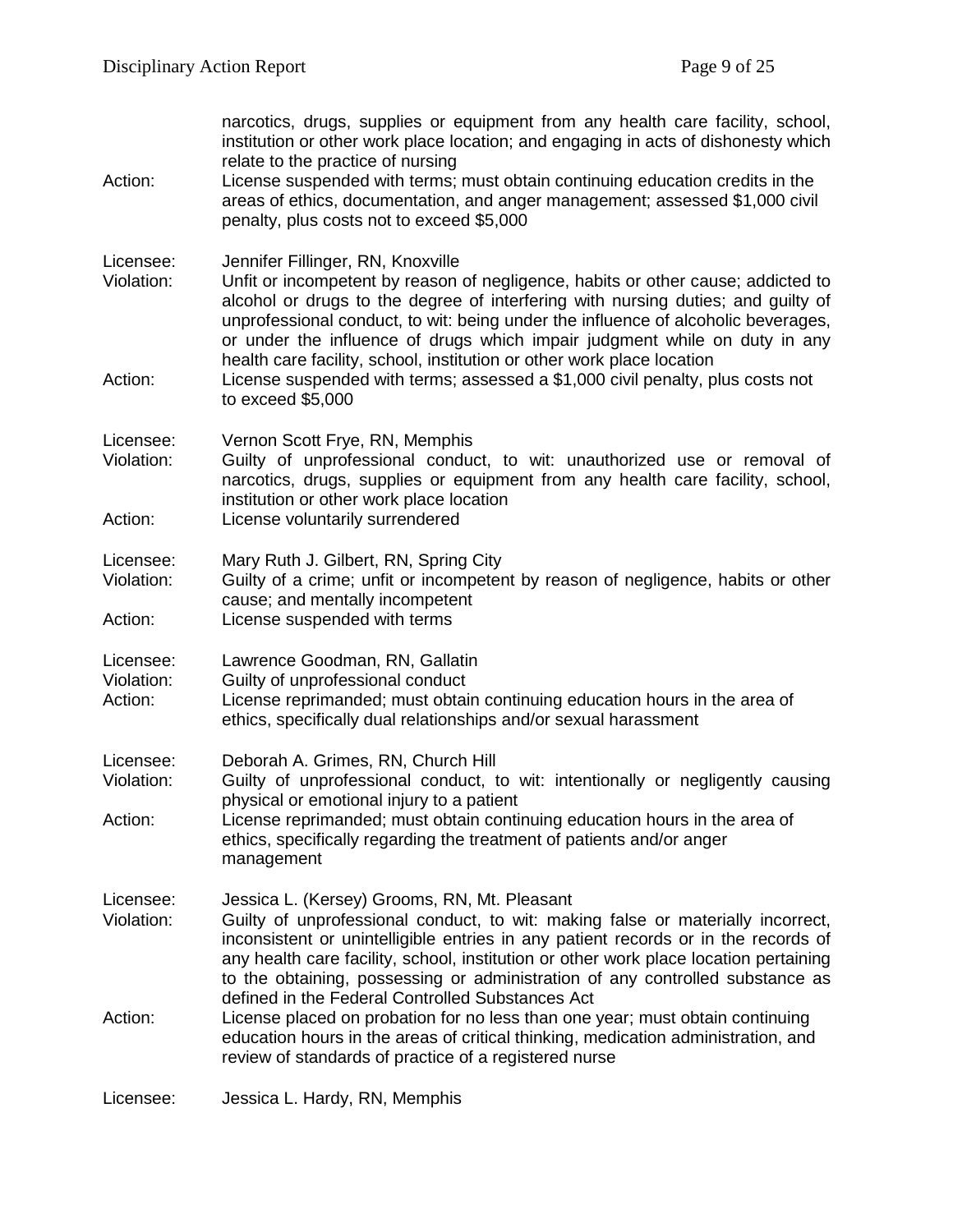- Violation: Guilty of unprofessional conduct, to wit: engaging in acts of dishonesty which relate to the practice of nursing Action: License suspended with terms
- Licensee: Georgetta Hatfield, LPN, Oneida
- Violation: Guilty of unprofessional conduct, to wit: failure to maintain a record for each patient which accurately reflects the nursing problems and interventions for the patient and/or failure to maintain a record for each patient which accurately reflects the name and title of the nurse providing care; making false or materially incorrect, inconsistent or unintelligible entries in any patient records or in the records of any health care facility, school, institution or other work place location pertaining to the obtaining, possessing or administration of any controlled substance as defined in the Federal Controlled Substances Act; impersonating another licensed practitioner; aiding, abetting, assisting or hiring an individual to violate or circumvent any law or duly promulgated rule intended to guide the conduct of a nurse or any other licensed health care provider; failing to report, through proper channels, facts known to the individual regarding competent, unethical or illegal practice of any health care provider; and engaging in acts of dishonesty which relate to the practice of nursing
- Action: License voluntarily surrendered; assessed costs not to exceed \$250

| Licensee:                | John Marcus Hatley, RN, Medina            |
|--------------------------|-------------------------------------------|
| $\overline{\mathcal{L}}$ | Cuilty of a orimon and quilty of upprofoo |

- Violation: Guilty of a crime; and guilty of unprofessional conduct
- Action: Reinstatement application denied
- Licensee: Ola Merle Henson, APN, Tullahoma
- Violation: Insufficient evidence of practitioner's ability to safely practice
- Action: Petition to lift suspension of APN certificate denied
- Licensee: Gina L. Holland, RN, Savannah<br>Violation: Guilty of a crime; and guilty of u
- Guilty of a crime; and guilty of unprofessional conduct, to wit: unauthorized use or removal of narcotics, drugs, supplies or equipment from any health care facility, school, institution or other work place location
- Action: License revoked; assessed \$3,000 in civil penalties, plus costs not to exceed \$5,000

Licensee: April Dawn Howard, LPN, Charlotte (NC)

- Violation: Guilty of a crime; unfit or incompetent by negligence, habits or other cause; addicted to drugs or alcohol to the degree of interfering with nursing duties; and guilty of unprofessional conduct, to wit: unauthorized use or removal of narcotics, drugs, supplies or equipment from any health care facility, school, institution or other work place location; being under the influence of alcoholic beverages, or under the influence of drugs which impair judgment while on duty in any health care facility, school, institution or other work place location; and engaging in acts of dishonesty which relate to the practice of nursing
- Action: License suspended; suspension stayed; license placed on probation to run concurrent with Tennessee Professional Assistance Program monitoring agreement but for no less than three years

Licensee: Sharon Jessee, APN/RN, Rutledge

Violation: Guilty of unprofessional conduct, to wit: revocation, suspension, probation or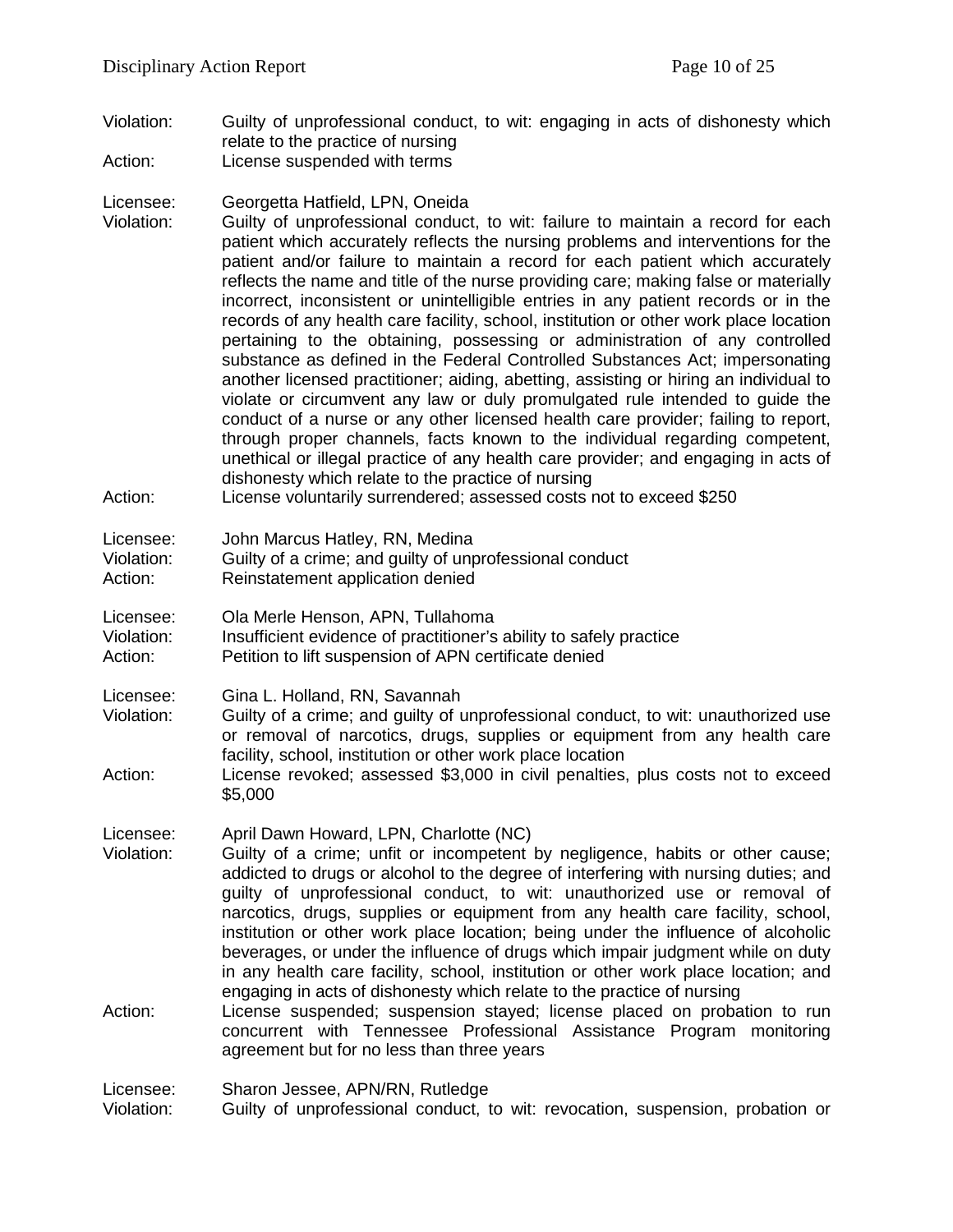| Action:                            | other discipline of a license to practice nursing by another state or territory of the<br>United States for any act or omission which would constitute grounds for the<br>revocation, suspension, probation or other discipline of a license in this state<br>RN license renewal application granted; APN certificate renewal application<br>denied                                                                                                                                                                                                                                                                                                   |
|------------------------------------|-------------------------------------------------------------------------------------------------------------------------------------------------------------------------------------------------------------------------------------------------------------------------------------------------------------------------------------------------------------------------------------------------------------------------------------------------------------------------------------------------------------------------------------------------------------------------------------------------------------------------------------------------------|
| Licensee:<br>Violation:<br>Action: | Linette M. Jones, RN, Memphis<br>Guilty of a crime; guilty of fraud or deceit in procuring or attempting to procure a<br>license to practice nursing; and guilty of unprofessional conduct, to wit:<br>revocation, suspension, probation or other discipline of a license to practice<br>nursing by another state or territory of the United States for any act or omission<br>which would constitute grounds for the revocation, suspension, probation or<br>other discipline of a license in this state<br>License suspended with terms                                                                                                             |
| Licensee:                          | Donna J. Keeling, LPN, Red Boiling Springs                                                                                                                                                                                                                                                                                                                                                                                                                                                                                                                                                                                                            |
| Violation:<br>Action:              | Guilty of unprofessional conduct; and guilty of a crime<br>License suspended with terms                                                                                                                                                                                                                                                                                                                                                                                                                                                                                                                                                               |
| Licensee:<br>Violation:            | Kimery Kelley, RN, Germantown<br>Has violated or attempted to violate, directly or indirectly, or assisted in or<br>abetted the violation of or conspired to violate any provision of this chapter or<br>any lawful order of the board issued pursuant thereto                                                                                                                                                                                                                                                                                                                                                                                        |
| Action:                            | License revoked                                                                                                                                                                                                                                                                                                                                                                                                                                                                                                                                                                                                                                       |
| Licensee:<br>Violation:            | Regina L. Kelly, RN, Baxter<br>Unfit or incompetent by reason of negligence, habits or other cause; addicted to<br>alcohol or drugs to the degree of interfering with nursing duties; and guilty of<br>unprofessional conduct, to wit: the use of any intoxicating beverage or the illegal<br>use of any narcotic or dangerous drug while on duty in any health care facility,<br>school, institution, or other work place location; and being under the influence of<br>alcoholic beverages, or under the influence of drugs which impair judgment<br>while on duty in any health care facility, school, institution or other work place<br>location |
| Action:                            | License voluntarily surrendered                                                                                                                                                                                                                                                                                                                                                                                                                                                                                                                                                                                                                       |
| Licensee:<br>Violation:            | Raub L. Kernea, RN, Rising Fawn (GA)<br>Guilty of a crime; and guilty of unprofessional conduct, to wit: engaging in acts<br>of dishonesty which relate to the practice of nursing                                                                                                                                                                                                                                                                                                                                                                                                                                                                    |
| Action:                            | License suspended with terms                                                                                                                                                                                                                                                                                                                                                                                                                                                                                                                                                                                                                          |
| Licensee:<br>Violation:<br>Action: | Casey Koster, RN applicant, Bon Aqua<br>Guilty of a crime; guilty of unprofessional conduct, to wit: revocation,<br>suspension, probation or other discipline of a license to practice nursing by<br>another state or territory of the United States for any act or omission which<br>would constitute grounds for the revocation, suspension, probation or other<br>discipline of a license in this state<br>Endorsement application denied                                                                                                                                                                                                          |
| Licensee:                          | Tracy C. Lagerblade, RN, Johnson City                                                                                                                                                                                                                                                                                                                                                                                                                                                                                                                                                                                                                 |
| Violation:                         | Guilty of unprofessional conduct, to wit: being under the influence of alcoholic                                                                                                                                                                                                                                                                                                                                                                                                                                                                                                                                                                      |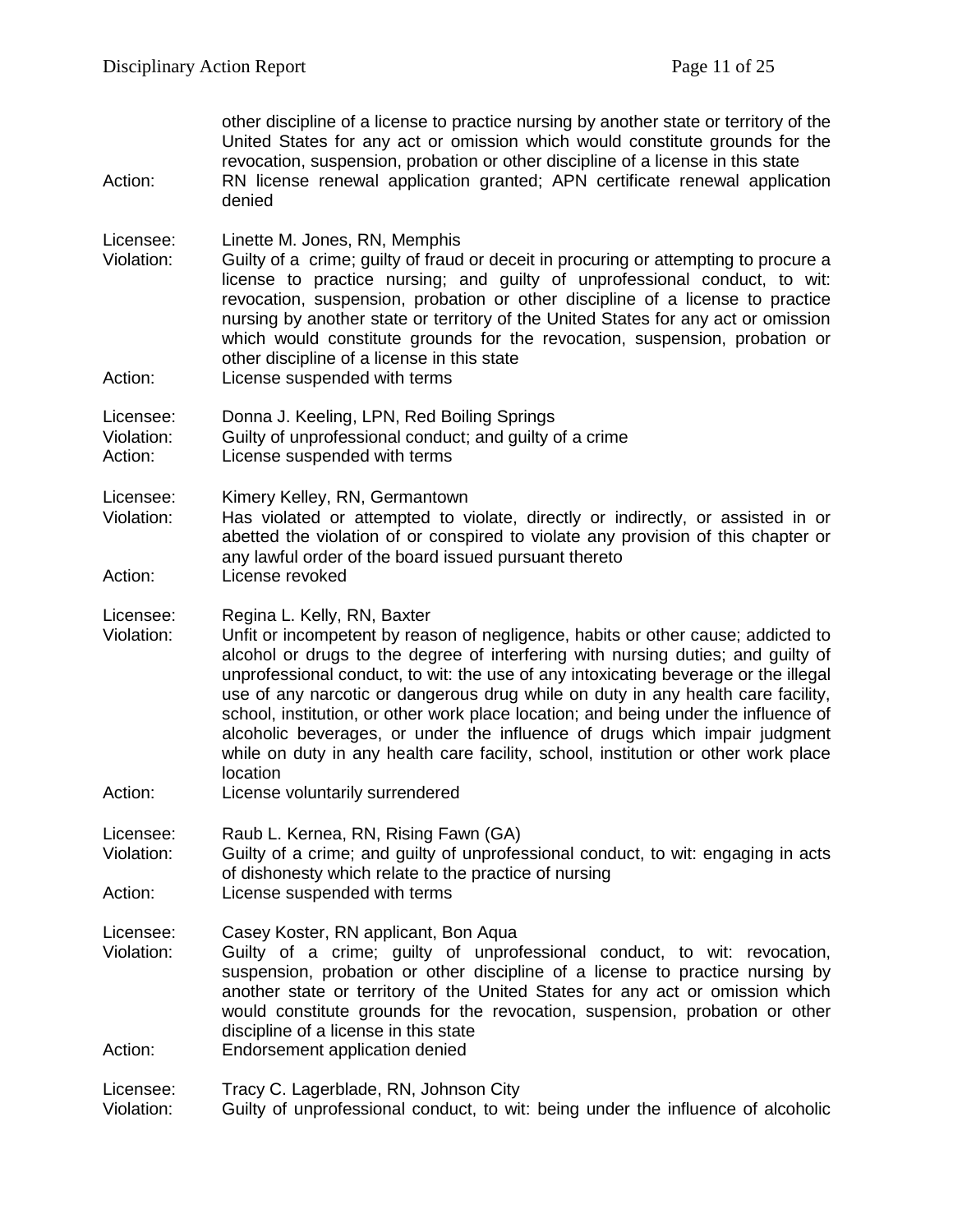beverages, or under the influence of drugs which impair judgment while on duty in any health care facility, school, institution or other work place location; and the use of any intoxicating beverage or the illegal use of any narcotic or dangerous drug while on duty in any health care facility, school, institution, or other work place location

Action: License suspended with terms

Licensee: Jennifer Luna, RN, Knoxville

- Violation: Guilty of unprofessional conduct, to wit: being under the influence of alcoholic beverages, or under the influence of drugs which impair judgment while on duty in any health care facility, school, institution or other work place location
- Action: License suspended; suspension stayed; license placed on probation to run concurrent with Tennessee Professional Assistance Program monitoring agreement but for no less than three years

Licensee: Jennifer Martin, RN, Knoxville

- Violation: Unfit or incompetent by negligence, habits or other cause; addicted to drugs or alcohol to the degree of interfering with nursing duties; and guilty of unprofessional conduct, to wit: intentionally or negligently causing physical or emotional injury to a patient; failure to maintain a record for each patient which accurately reflects the nursing problems and interventions for the patient and/or failure to maintain a record for each patient which accurately reflects the name and title of the nurse providing care; making false or materially incorrect, inconsistent or unintelligible entries in any patient records or in the records of any health care facility, school, institution or other work place location pertaining to the obtaining, possessing or administration of any controlled substance as defined in the Federal Controlled Substances Act; unauthorized use or removal of narcotics, drugs, supplies, or equipment from any health care facility, school institution or other work place location; the use of any intoxicating beverage or the illegal use of any narcotic or dangerous drug while on duty in any health care facility, school, institution, or other work place location; being under the influence of alcoholic beverages, or under the influence of drugs which impair judgment while on duty in any health care facility, school, institution or other work place location; and engaging in acts of dishonesty which relate to the practice of nursing
- Action: License suspended with terms

Licensee: John L. Matheny, RN, Ooltewah

Violation: Addicted to drugs or alcohol to the degree of interfering with nursing duties; and guilty of unprofessional conduct, to wit: failure to maintain a record for each patient which accurately reflects the nursing problems and interventions for the patient and/or failure to maintain a record for each patient which accurately reflects the name and title of the nurse providing care; making false or materially incorrect, inconsistent or unintelligible entries in any patient records or in the records of any health care facility, school, institution or other work place location pertaining to the obtaining, possessing or administration of any controlled substance as defined in the Federal Controlled Substances Act; unauthorized use or removal of narcotics, drugs, supplies, or equipment from any health care facility, school institution or other work place location; impersonating another practitioner; and engaging in acts of dishonesty which relate to the practice of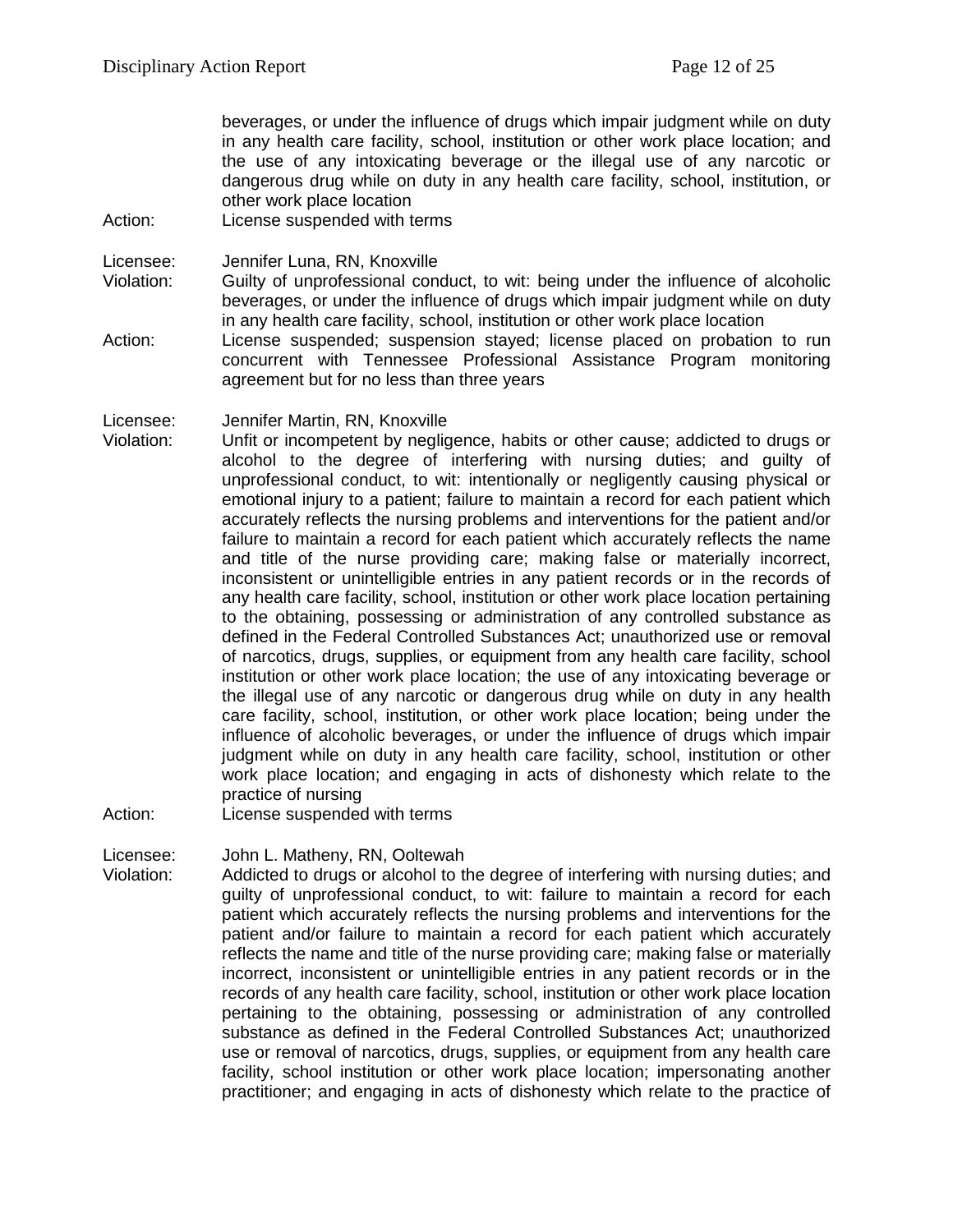- nursing Action: License suspended with terms
- 
- Licensee: Sean McCracken, RN, Hendersonville<br>Violation: Unfit or incompetent by reason of negl Unfit or incompetent by reason of negligence, habits or other cause; addicted to drugs or alcohol to the degree of interfering with nursing duties; and guilty of unprofessional conduct, to wit: revocation, suspension, probation or other discipline of a license to practice nursing by another state or territory of the United States for any act or omission which would constitute grounds for the revocation, suspension, probation or other discipline of a license in this state Action: Reinstatement application denied
- Licensee: Stacie J. McCuiston, LPN, Dyersburg
- Violation: Guilty of unprofessional conduct, to wit: abandoning or neglecting a patient requiring nursing care; and being under the influence of alcoholic beverages, or under the influence of drugs which impair judgment while on duty in any health care facility, school, institution or other work place location
- Action: License suspended; suspension stayed; license placed on probation to run concurrent with Tennessee Professional Assistance Program monitoring agreement but for no less than three years

#### Licensee: David G. McWhirter, RN, Lakeland

- Violation: Addicted to drugs or alcohol to the degree of interfering with nursing duties; and guilty of unprofessional conduct, to wit: failure to maintain a record for each patient which accurately reflects the nursing problems and interventions for the patient and/or failure to maintain a record for each patient which accurately reflects the name and title of the nurse providing care; making false or materially incorrect, inconsistent or unintelligible entries in any patient records or in the records of any health care facility, school, institution or other work place location pertaining to the obtaining, possessing or administration of any controlled substance as defined in the Federal Controlled Substances Act; unauthorized use or removal of narcotics, drugs, supplies, or equipment from any health care facility, school institution or other work place location; and engaging in acts of dishonesty which relate to the practice of nursing
- Action: License suspended with terms
- Licensee: Angel M. Montez, RN, Ooltewah
- Violation: Guilty of unprofessional conduct, to wit: the use of any intoxicating beverage or the illegal use of any narcotic or dangerous drug while on duty in any health care facility, school, institution, or other work place location; and being under the influence of alcoholic beverages, or under the influence of drugs which impair judgment while on duty in any health care facility, school, institution or other work place location
- Action: License suspended with terms

Licensee: Carole R. Norwood, RN, Benton Violation: Guilty of unprofessional conduct

- Action: License suspended with terms
- Licensee: Chadrick Owens, RN, McMinnville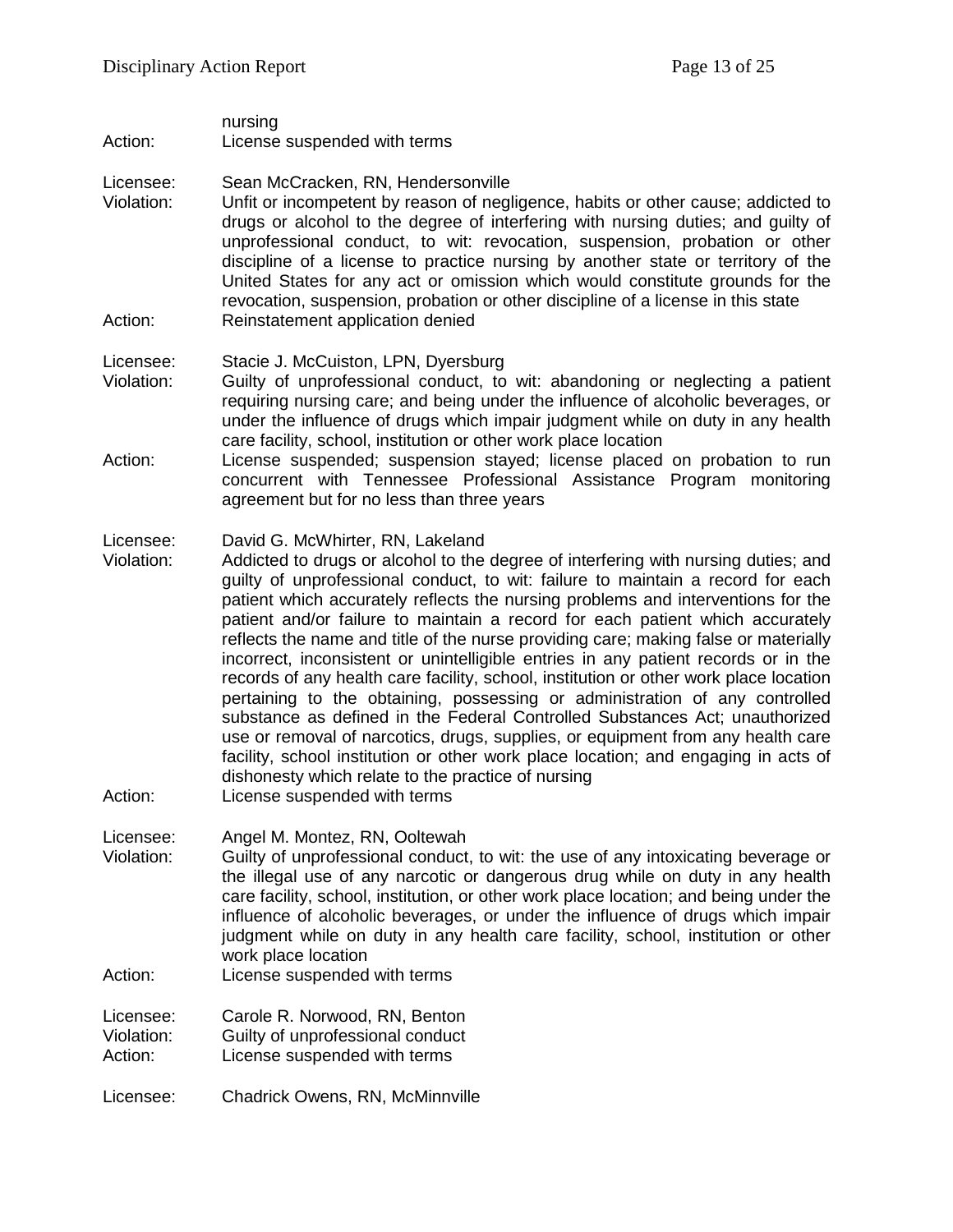| Violation:                         | Unfit or incompetent by reason of negligence, habits or other cause; addicted to<br>drugs or alcohol to the degree of interfering with nursing duties; guilty of<br>unprofessional conduct; and has violated or attempted to violate, directly or<br>indirectly, or assisted in or abetted the violation of or conspired to violate any<br>provision of this chapter or any lawful order of the board issued pursuant thereto                                                                                                                                                                                                                                                                                                                                                                        |
|------------------------------------|------------------------------------------------------------------------------------------------------------------------------------------------------------------------------------------------------------------------------------------------------------------------------------------------------------------------------------------------------------------------------------------------------------------------------------------------------------------------------------------------------------------------------------------------------------------------------------------------------------------------------------------------------------------------------------------------------------------------------------------------------------------------------------------------------|
| Action:                            | Reinstatement application denied                                                                                                                                                                                                                                                                                                                                                                                                                                                                                                                                                                                                                                                                                                                                                                     |
| Licensee:<br>Violation:<br>Action: | Roger D. Ray, RN,<br>Guilty of a crime<br>License voluntarily surrendered                                                                                                                                                                                                                                                                                                                                                                                                                                                                                                                                                                                                                                                                                                                            |
| Licensee:<br>Violation:<br>Action: | Deirdre Y. Rhodes, LPN, Somerville<br>Guilty of a crime<br>License voluntarily surrendered                                                                                                                                                                                                                                                                                                                                                                                                                                                                                                                                                                                                                                                                                                           |
| Licensee:<br>Violation:            | Leigh Ann Rippetoe, RN, Johnson City<br>Guilty of unprofessional conduct, to wit: impersonating another licensed<br>practitioner; and engaging in acts of dishonesty which relate to the practice of<br>nursing                                                                                                                                                                                                                                                                                                                                                                                                                                                                                                                                                                                      |
| Action:                            | License voluntarily surrendered; assessed costs not to exceed \$250                                                                                                                                                                                                                                                                                                                                                                                                                                                                                                                                                                                                                                                                                                                                  |
| Licensee:<br>Violation:            | Misti Risner, RN/APN, Lawrenceburg<br>Guilty of a crime; unfit or incompetent by reason of negligence, habits or other<br>cause; and mentally incompetent                                                                                                                                                                                                                                                                                                                                                                                                                                                                                                                                                                                                                                            |
| Action:                            | RN license and APN certificate summarily suspended; must cease and desist<br>the practice of nursing in the State of Tennessee                                                                                                                                                                                                                                                                                                                                                                                                                                                                                                                                                                                                                                                                       |
| Licensee:<br>Violation:            | Jessica R. Rotgers, LPN, Linden<br>Guilty of unprofessional conduct, to wit: being under the influence of alcoholic<br>beverages, or under the influence of drugs which impair judgment while on duty<br>in any health care facility, school, institution or other work place location                                                                                                                                                                                                                                                                                                                                                                                                                                                                                                               |
| Action:                            | License suspended with terms                                                                                                                                                                                                                                                                                                                                                                                                                                                                                                                                                                                                                                                                                                                                                                         |
| Licensee:<br>Violation:            | Mamie S. Ruble, APN/RN, Nashville<br>Unfit or incompetent by reason of negligence, habits or other cause; guilty of<br>unprofessional conduct, to wit: failing to take appropriate action in safeguarding<br>the patient from incompetent health care practices; and over-prescribing, or<br>prescribing in a manner inconsistent with Rules 1000-04-.08 and 1000-04-.09                                                                                                                                                                                                                                                                                                                                                                                                                             |
| Action:                            | RN license and APN certificate placed on probation for three years; must<br>petition for an Order of Compliance and appear personally before the Board in<br>order for the probationary period of either the RN license or the APN certificate<br>to lift; must complete Board-ordered coursework in the topics of medical record<br>keeping and prescribing controlled substances; agrees to the surrender of her<br>Drug Enforcement Administration registration for Schedule II controlled<br>substances for the duration of the probationary period; must decrease the<br>volume of prescribed opioids; must limit the number of prescribed controlled<br>substances to one per patient during the probationary period; assessed \$3,800<br>in civil penalties, plus costs not to exceed \$4,000 |

Licensee: Keli Ryther, RN, Memphis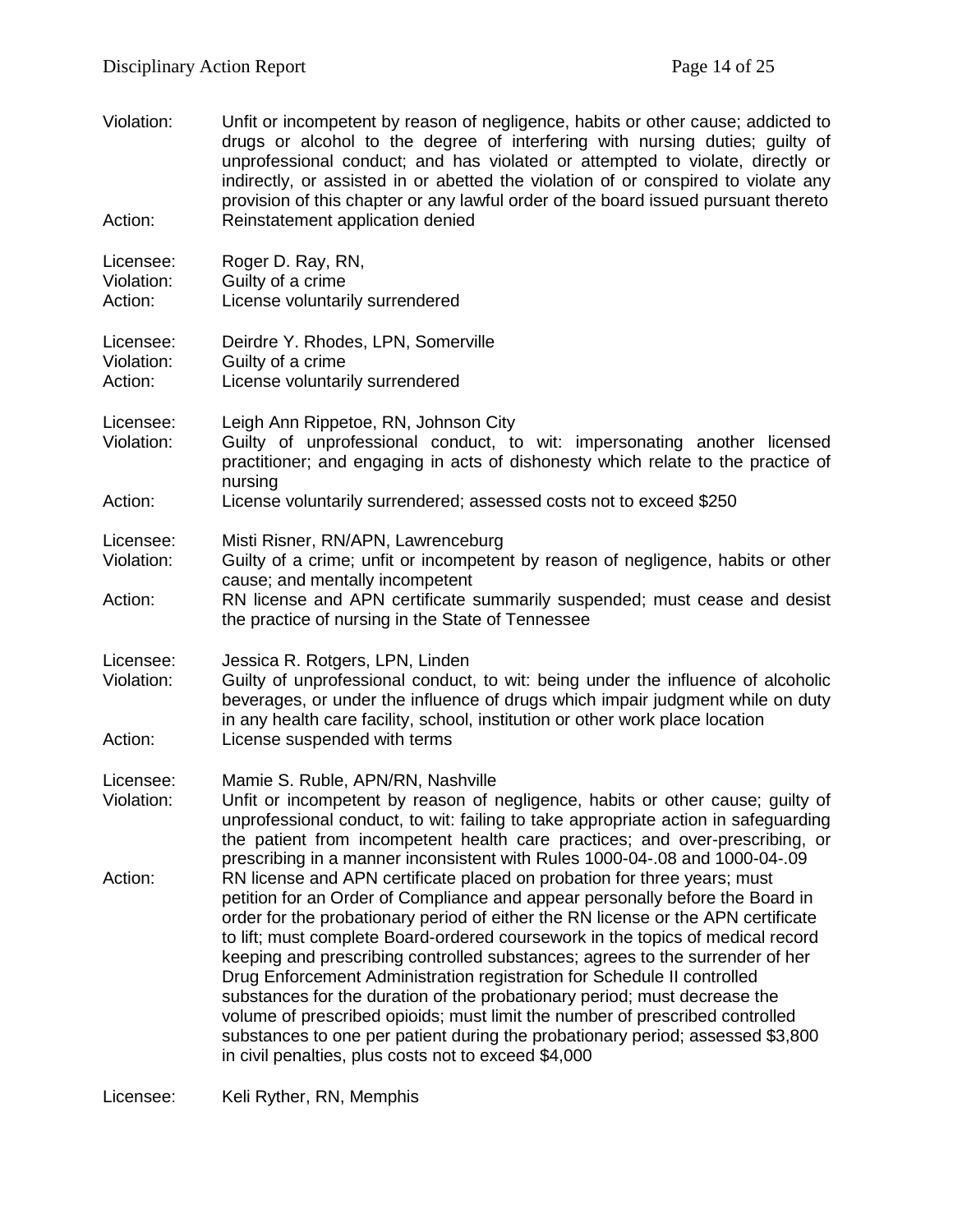Violation: Guilty of unprofessional conduct, to wit: revocation, suspension, probation or other discipline of a license to practice nursing by another state or territory of the United States for any act or omission which would constitute grounds for the revocation, suspension, probation or other discipline of a license in this state Action: License voluntarily surrendered

Licensee: Natasha Carroll Scaife, LPN, Waynesboro Violation: Guilty of a crime Action: Reinstatement application denied

Licensee: Cindy Scott, APN/RN, Nashville

- Violation: Has violated or attempted to violate, directly or indirectly, or assisted in or abetted the violation of or conspired to violate any provision of this chapter or any lawful order of the board issued pursuant thereto; and guilty of unprofessional conduct, to wit: over-prescribing, or prescribing in a manner inconsistent with Rules 1000-04.-.08 and 1000-04-.09; making false or materially incorrect, inconsistent or unintelligible entries in any patient records or in the records of any health care facility, school, institution or other work place location pertaining to the obtaining, possessing or administration of any controlled substance as defined in the Federal Controlled Substances Act; and practicing professional nursing in a manner inconsistent with Tennessee Code Annotated § 63-7-103
- Action: RN license placed on probation for no less than five years; APN certificate suspended for no less than two years with terms; must surrender her Drug Enforcement Administration registrations for all controlled substances for a period of no less than five years; must complete board-ordered coursework in the areas of prescribing controlled medications and documentation; assessed civil penalties in the amount of \$8,000 plus costs not to exceed \$5,000
- Licensee: Kimberly Shankles, LPN, Chattanooga Violation: Guilty of unprofessional conduct, to wit: being under the influence of alcoholic beverages, or under the influence of drugs which impair judgment while on duty in any health care facility, school, institution or other work place location Action: License placed on temporary suspension from December 17, 2016 until February 22, 2017

Licensee: Kayla J.N. Sherrod, LPN, Goodlettsville

- Violation: Guilty of unprofessional conduct
- Action: License suspended with terms

Licensee: Marjorie C. Shipley, RN, Lafayette

- Violation: Guilty of unprofessional conduct, to wit: making false or materially incorrect, inconsistent or unintelligible entries in any patient records or in the records of any health care facility, school, institution or other work place location pertaining to the obtaining, possessing or administration of any controlled substance as defined in the Federal Controlled Substances Act; and unauthorized use or removal of narcotics, drugs, supplies, or equipment from any health care facility, school institution or other work place location
- Action: License suspended with terms; assessed \$3,000 in civil penalties, plus costs not to exceed \$5,000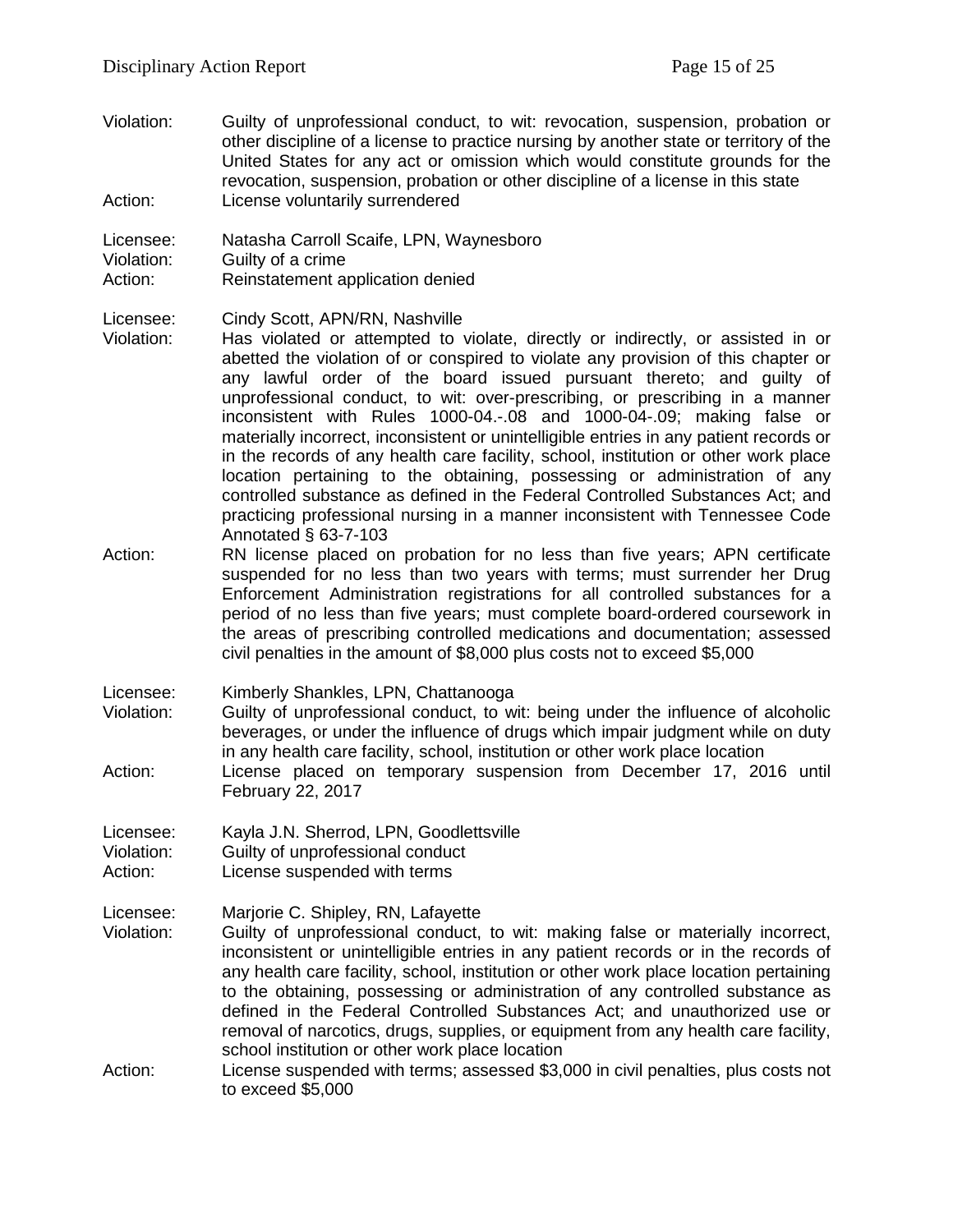Licensee: Roger D. Sinquefield, RN, Shelbyville

Violation: Addicted to alcohol or drugs to the degree of interfering with nursing duties; and guilty of unprofessional conduct, to wit: being under the influence of alcoholic beverages, or under the influence of drugs which impair judgment while on duty in any health care facility, school, institution or other work place location Action: License suspended with terms

Licensee: Monica G. Sizemore, LPN, Rogersville<br>Violation: Addicted to alcohol or drugs to the deg

- Addicted to alcohol or drugs to the degree of interfering with nursing duties; and guilty of unprofessional conduct, to wit: unauthorized use or removal of narcotics, drugs, supplies or equipment from any health care facility, school, institution or other work place location; revocation, suspension, probation or other discipline of a license to practice nursing by another state or territory of the United States for any act or omission which would constitute grounds for the revocation, suspension, probation or other discipline of a license in this state; and engaging in acts of dishonesty which relate to the practice of nursing Action: License voluntarily surrendered
- Licensee: Leah Smith, RN, Clanton (AL)
- Violation: Unfit or incompetent by reason of negligence, habits or other cause; addicted to alcohol or drugs to the degree of interfering with nursing duties; and guilty of unprofessional conduct, to wit: unauthorized use or removal of narcotics, drugs, supplies or equipment from any health care facility, school, institution or other work place location; being under the influence of alcoholic beverages, or under the influence of drugs which impair judgment while on duty in any health care facility, school, institution or other work place location; and engaging in acts of dishonesty which relate to the practice of nursing
- Action: License summarily suspended; must cease and desist the practice of nursing in the State of Tennessee
- Licensee: Ashley Hope Sutton, RN, Monterey<br>Violation: Guilty of unprofessional conduct. to
- Guilty of unprofessional conduct, to wit: being under the influence of alcoholic beverages, or under the influence of drugs which impair judgment while on duty in any health care facility, school, institution or other work place location Action: License suspended with terms

Licensee: Kimberly Sykes, RN, Jackson

- Violation: Guilty of unprofessional conduct, to wit: revocation, suspension, probation or other discipline of a license to practice nursing by another state or territory of the United States for any act or omission which would constitute grounds for the revocation, suspension, probation or other discipline of a license in this state; and engaging in acts of dishonesty which relate to the practice of nursing
- Action: License suspended; suspension stayed; license placed on probation to run concurrent with Tennessee Professional Assistance Program monitoring agreement but for no less than three years; assessed \$1,000 civil penalty plus costs not to exceed \$5,000

Licensee: Regina C. Taylor, LPN, Powell Violation: Guilty of unprofessional conduct, to wit: revocation, suspension, probation or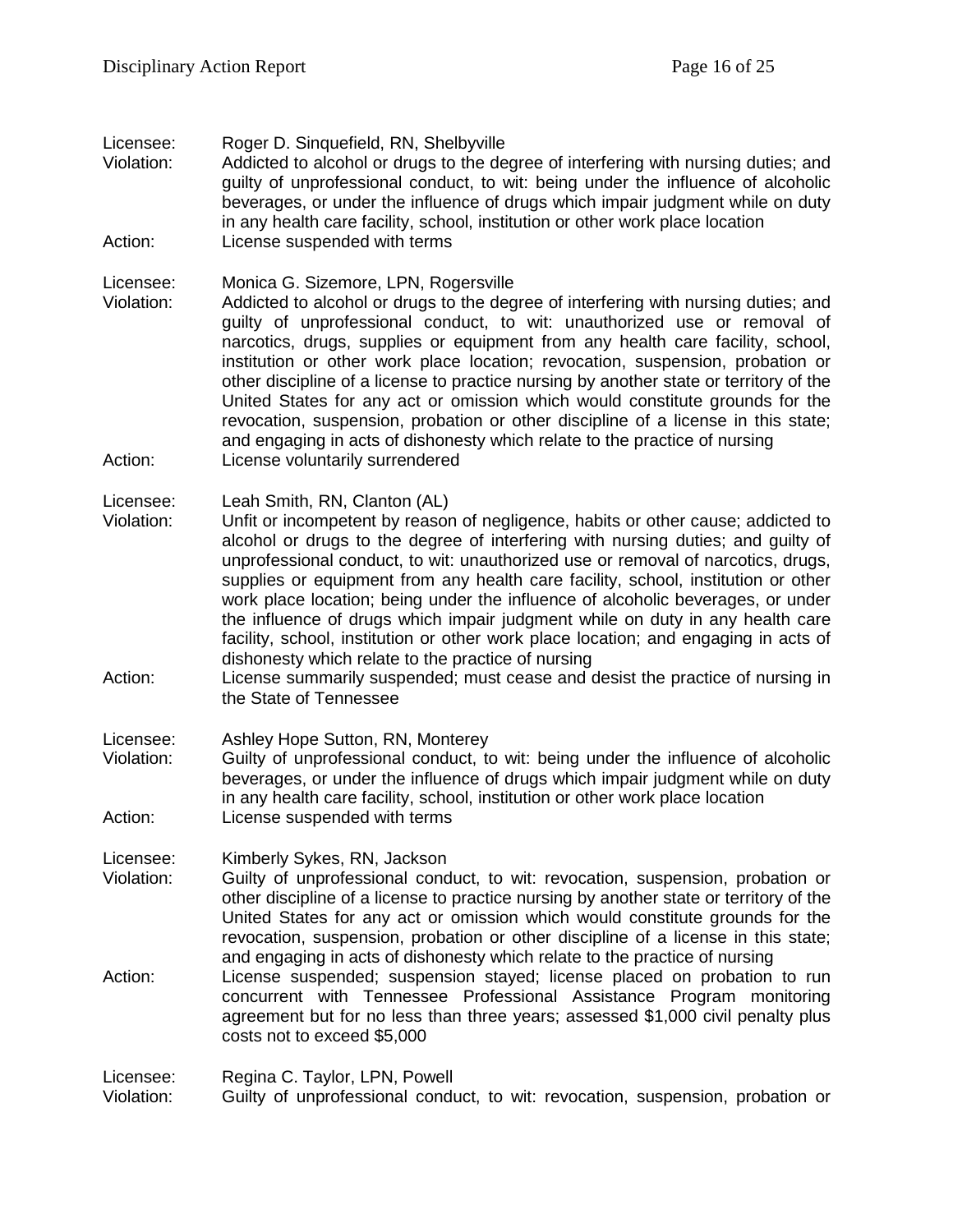| Action:                            | other discipline of a license to practice nursing by another state or territory of the<br>United States for any act or omission which would constitute grounds for the<br>revocation, suspension, probation or other discipline of a license in this state<br>License reprimanded                                                                                                                                                                                                                                                                                                                                                                                                                                                                                                                                                                                                             |
|------------------------------------|-----------------------------------------------------------------------------------------------------------------------------------------------------------------------------------------------------------------------------------------------------------------------------------------------------------------------------------------------------------------------------------------------------------------------------------------------------------------------------------------------------------------------------------------------------------------------------------------------------------------------------------------------------------------------------------------------------------------------------------------------------------------------------------------------------------------------------------------------------------------------------------------------|
| Licensee:<br>Violation:<br>Action: | Lauren Tucker-Morgan, LPN, Dickson<br>Guilty of unprofessional conduct, to wit: violating confidentiality or knowledge<br>concerning the patient, except when required to do so by a court of law<br>License placed on probation for no less than two years; must obtain continuing<br>education hours on the topic of professional boundaries; assessed a \$1,000 civil<br>penalty                                                                                                                                                                                                                                                                                                                                                                                                                                                                                                           |
| Licensee:<br>Violation:<br>Action: | Jerry Van Huss, LPN (Virginia), Blountville<br>Guilty of unprofessional conduct, to wit: engaging in acts of dishonesty which<br>relate to the practice of nursing<br>Privilege to practice as a practical nurse in the State of Tennessee revoked;<br>assessed \$1,000 civil penalty plus costs not to exceed \$5,000                                                                                                                                                                                                                                                                                                                                                                                                                                                                                                                                                                        |
| Licensee:<br>Violation:<br>Action: | Joshua C. Weil, RN, Germantown<br>Guilty of a crime; and addicted to alcohol or drugs to the degree of interfering<br>with nursing duties<br>Conditional reinstatement granted; license suspended; suspension stayed;<br>license placed on probation to run concurrent with Tennessee Professional<br>Assistance Program monitoring agreement but for no less than three years                                                                                                                                                                                                                                                                                                                                                                                                                                                                                                                |
| Licensee:<br>Violation:<br>Action: | Gregory Wells, RN (Mississippi), Memphis<br>Guilty of unprofessional conduct, to wit: being under the influence of alcoholic<br>beverages, or under the influence of drugs which impair judgment while on duty<br>in any health care facility, school, institution or other work place location<br>Privilege to practice as a registered nurse in the State of Tennessee revoked;<br>assessed \$3,000 in civil penalties, plus costs not to exceed \$5,000                                                                                                                                                                                                                                                                                                                                                                                                                                    |
| Licensee:<br>Violation:<br>Action: | Danielle White, RN, Bartlett<br>Guilty of unprofessional conduct, to wit: impersonating another licensed<br>practitioner; and engaging in acts of dishonesty which relate to the practice of<br>nursing<br>License reprimanded; must obtain continuing education hours in the areas of<br>standards of practice and ethics                                                                                                                                                                                                                                                                                                                                                                                                                                                                                                                                                                    |
| Licensee:<br>Violation:            | John R. White, RN, Bone Cave<br>Unfit or incompetent by reason of negligence, habits or other cause; and guilty<br>of unprofessional conduct, to wit: making false or materially incorrect,<br>inconsistent or unintelligible entries in any patient records or in the records of<br>any health care facility, school, institution or other work place location pertaining<br>to the obtaining, possessing or administration of any controlled substance as<br>defined in the Federal Controlled Substances Act; unauthorized use or removal<br>of narcotics, drugs, supplies or equipment from any health care facility, school,<br>institution or other work place location; revocation, suspension, probation or<br>other discipline of a license to practice nursing by another state or territory of the<br>United States for any act or omission which would constitute grounds for the |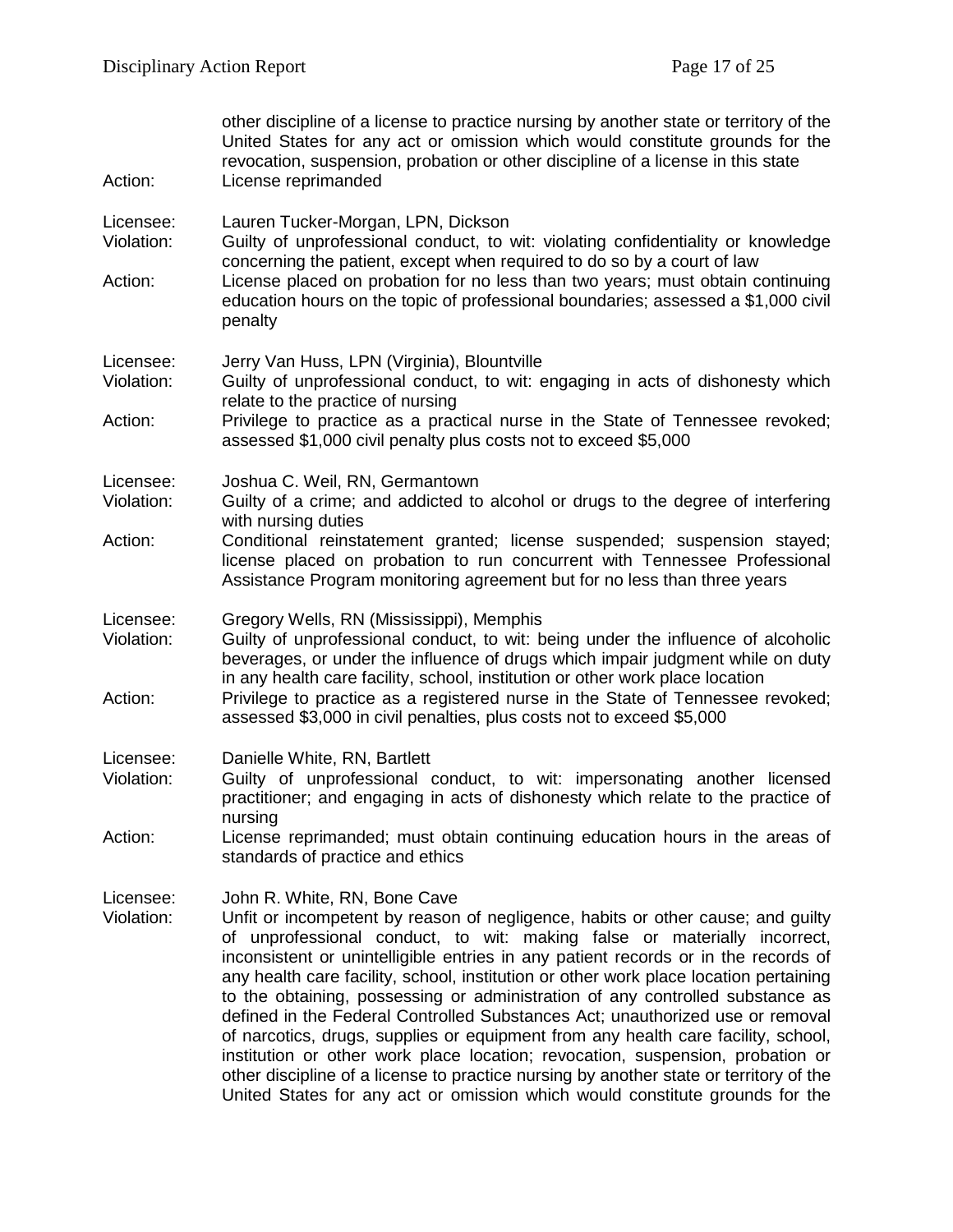revocation, suspension, probation or other discipline of a license in this state; and engaging in acts of dishonesty which relate to the practice of nursing Action: License summarily suspended; must cease and desist the practice of nursing in the State of Tennessee Licensee: Crystal Whitthorne, RN, Soddy Daisy<br>Violation: Guilty of a crime: unfit or incompeter Guilty of a crime: unfit or incompetent by reason of negligence, habits or other cause; and guilty of unprofessional conduct Action: License revoked; assessed \$2,000 in civil penalties, plus costs not to exceed \$5,000 Licensee: Stephen W. Williams, RN, Antioch Violation: Guilty of unprofessional conduct, to wit: failure to maintain a record for each patient which accurately reflects the nursing problems and interventions for the patient and/or failure to maintain a record for each patient which accurately reflects the name and title of the nurse providing care; making false or materially incorrect, inconsistent or unintelligible entries in any patient records or in the records of any health care facility, school, institution or other work place location pertaining to the obtaining, possessing or administration of any controlled substance as defined in the Federal Controlled Substances Act; and unauthorized use or removal of narcotics, drugs, supplies, or equipment from

- any health care facility, school institution or other work place location Action: License suspended; suspension stayed; license placed on probation to run concurrent with Tennessee Professional Assistance Program monitoring agreement but for no less than three years
- Licensee: Arliss Willis, RN Johnson City
- Violation: Unfit or incompetent by reason of negligence, habits or other cause; addicted to alcohol or drugs to the degree of interfering with nursing duties; and guilty of unprofessional conduct, to wit: failure to maintain a record for each patient which accurately reflects the nursing problems and interventions for the patient and/or failure to maintain a record for each patient which accurately reflects the name and title of the nurse providing care; making false or materially incorrect, inconsistent or unintelligible entries in any patient records or in the records of any health care facility, school, institution or other work place location pertaining to the obtaining, possessing or administration of any controlled substance as defined in the Federal Controlled Substances Act; unauthorized use or removal of narcotics, drugs, supplies, or equipment from any health care facility, school institution or other work place location; the use of any intoxicating beverage or the illegal use of any narcotic or dangerous drug while on duty in any health care facility, school, institution, or other work place location; and being under the influence of alcoholic beverages, or under the influence of drugs which impair judgment while on duty in any health care facility, school, institution or other work place location

Action: License suspended with terms

Licensee: Tamara Renee Wisner, LPN, Oneida

Violation: Unfit or incompetent by reason of negligence, habits or other cause; and guilty of unprofessional conduct, to wit: failure to maintain a record for each patient which accurately reflects the nursing problems and interventions for the patient and/or failure to maintain a record for each patient which accurately reflects the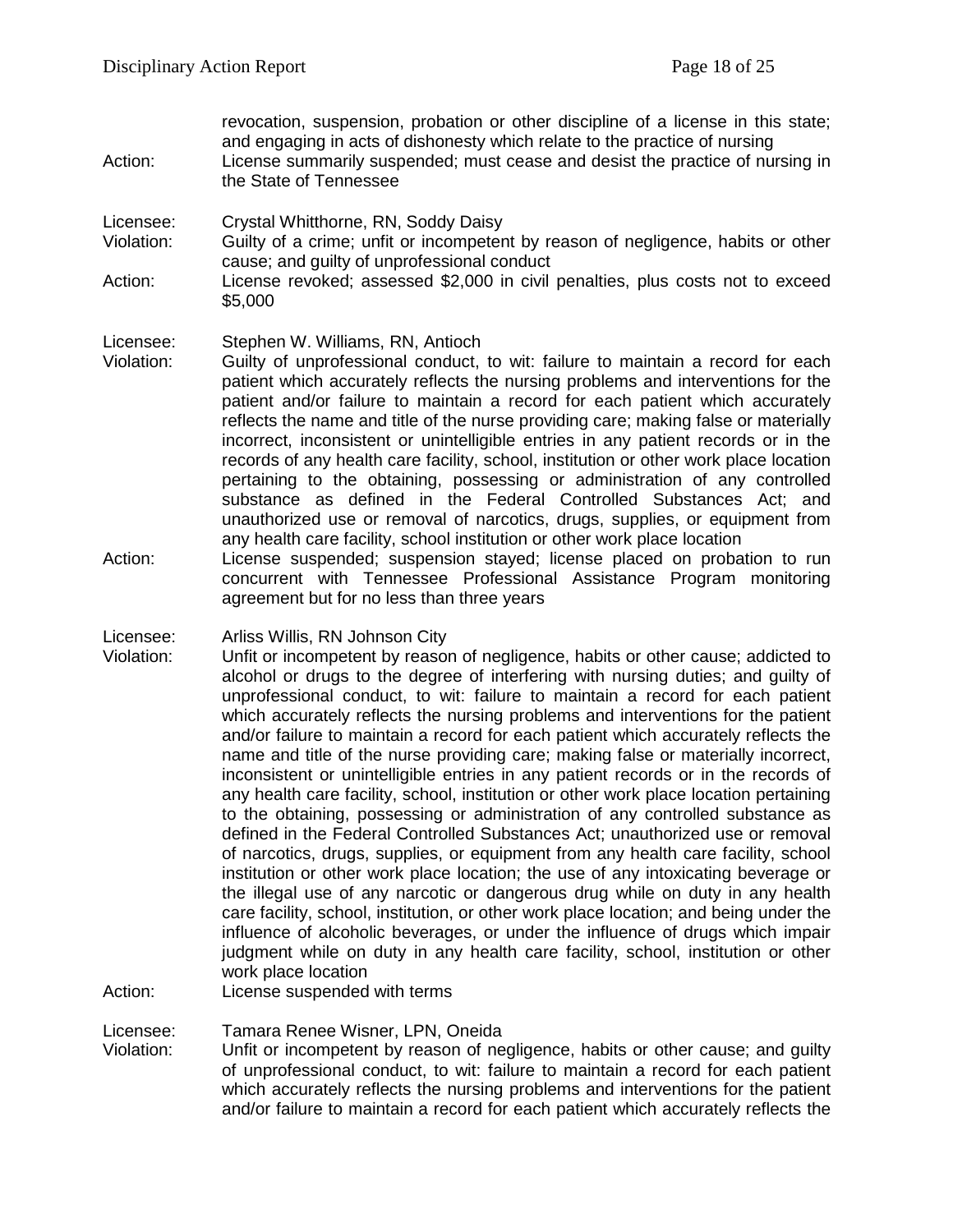name and title of the nurse providing care; making false or materially incorrect, inconsistent or unintelligible entries in any patient records or in the records of any health care facility, school, institution or other work place location pertaining to the obtaining, possessing or administration of any controlled substance as defined in the Federal Controlled Substances Act; impersonating another licensed practitioner; aiding, abetting, assisting or hiring an individual to violate or circumvent any law or duly promulgated rule intended to guide the conduct of a nurse or any other licensed health care provider; failing to report, through proper channels, facts known to the individual regarding competent, unethical or illegal practice of any health care provider; and engaging in acts of dishonesty which relate to the practice of nursing

Action: License voluntarily surrendered; assessed costs not to exceed \$500

#### Licensee: Lisa M. Yoder, RN, Signal Mountain

- Violation: Guilty of unprofessional conduct, to wit: unauthorized use or removal of narcotics, drugs, supplies or equipment from any health care facility, school, institution or other work place location; the use of any intoxicating beverage or the illegal use of any narcotic or dangerous drug while on duty in any health care facility, school, institution, or other work place location; and being under the influence of alcoholic beverages, or under the influence of drugs which impair judgment while on duty in any health care facility, school, institution or other work place location
- Action: License suspended; suspension stayed; license placed on probation to run concurrent with Tennessee Professional Assistance Program monitoring agreement but for no less than three years

#### **BOARD OF OSTEOPATHIC EXAMINATION**

- Licensee: Brett Bolton, DO, Brentwood
- Violation: Unprofessional dishonorable or unethical conduct; engaging in the practice of medicine when mentally or physically unable to safely do so
- Action: License suspended with terms; assessed costs not to exceed \$5,000

#### **BOARD OF PHARMACY**

- Licensee: A&A Home Health Equipment, Inc., manufacturer/wholesaler/distributor, Greenville, MS
- Violation: Failed to adhere to rules and/or statute, regarding application for Pharmacy practice site, Manufacturer, Outsourcing Facility, Oxygen Supplier and Wholesaler/Distributer Licenses; application for Pharmacy Practice Site, Manufacturer, Outsourcing facility, Oxygen Supplier and Wholesaler/Distributor Licenses
- Action: License reprimanded; assessed \$500 civil penalty
- Licensee: Wayne L. Barker, DPh, Knoxville<br>Violation: Failed to comply with a lawful ord
- Failed to comply with a lawful order or duly promulgated rule of the board; failed to adhere to rules and/or statute, as follows: failed to ensure that individual at practice site was in compliance with registration requirements as a pharmacy technician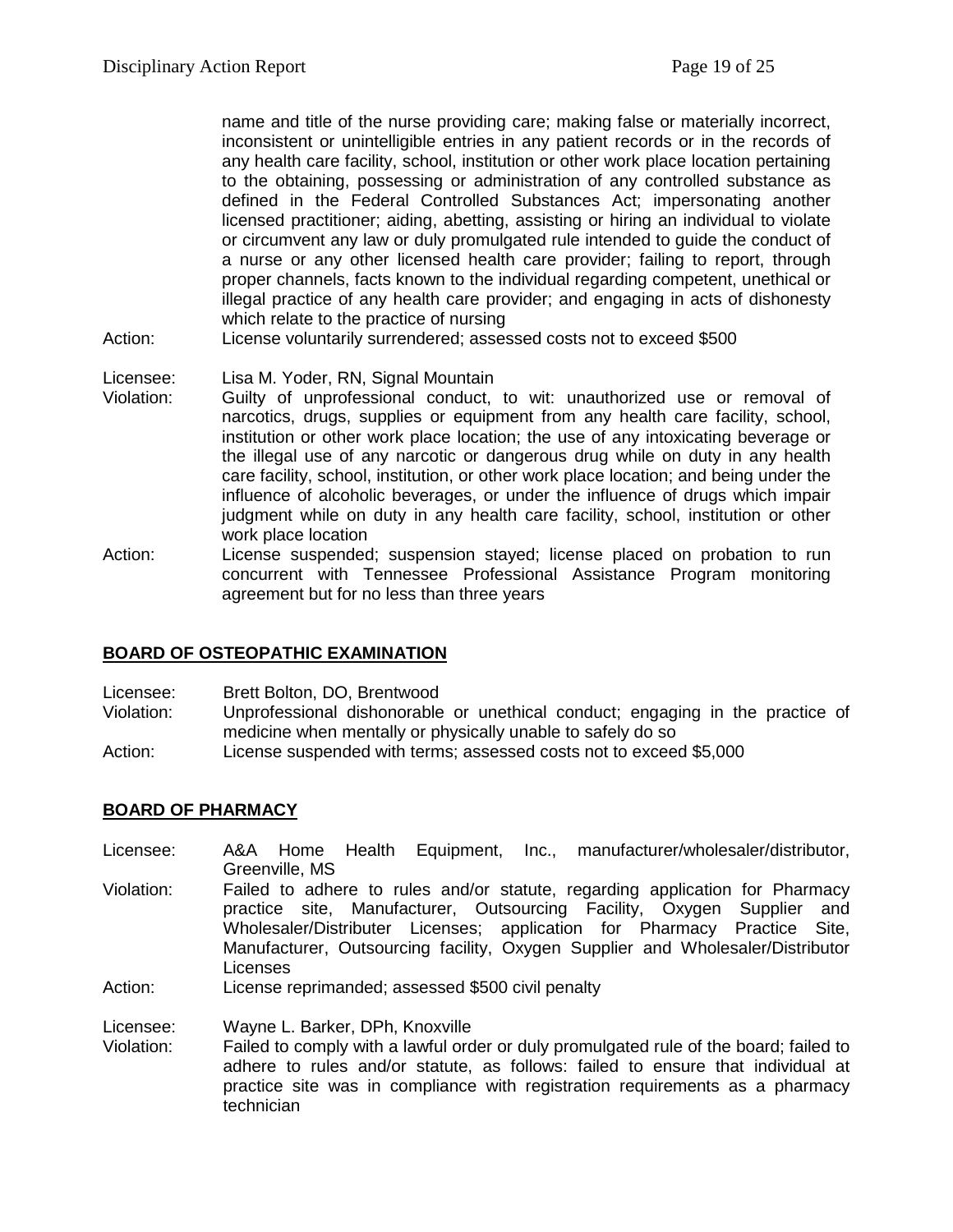Action: Assessed \$500 civil penalty

Licensee: Jerrica Maiya Bright, RT, Knoxville

- Violation: Being guilty of dishonorable, immoral, unethical or unprofessional conduct; failed to comply with a lawful order or duly promulgated rule of the board; engaging in conduct prohibited or made unlawful by any of the provisions of parts 2-5 of this chapter or any other laws of the state or of the United States relating to drugs or to the practice of pharmacy; failed to adhere to rules and/or statute, as follows: possessed legend drugs without a valid prescription and outside of the supervision, control or responsibility of a pharmacist; to wit: removed legend drugs from pharmacy without authorization; it is unlawful for any person to knowingly or intentionally acquire or obtain, or attempt to acquire to obtain, possession of a controlled substance by misrepresentation, fraud, forgery, deception or subterfuge Action: Registration revoked; assessed costs not to exceed \$10,000
- Licensee: Citron Pharma, LLC, manufacturer/wholesaler/distributor, East Brunswick, NJ Violation: Failed to adhere to rules and/or statute, regarding application for Pharmacy practice site, Manufacturer, Outsourcing Facility, Oxygen Supplier and

Wholesaler/Distributor Licensing Action: Assessed \$700 civil penalty

Licensee: Brennis Alfonz Graffed, RT, Nashville

Violation: Failed to pay student loan<br>Action: License suspended

License suspended

Licensee: JCM Enterprises, manufacturer/wholesaler/distributor, Loudon

- Violation: Failed to comply with a lawful order duly promulgated of the Board; failed to adhere to rules and/or statute, regarding application for Pharmacy practice site, Manufacturer, Outsourcing Facility, Oxygen Supplier and Wholesaler/Distributor Licenses
- Action: Assessed \$200 civil penalty

Licensee: Courtney Raye Landingham, RT, Lawrenceburg Violation: Failed to pay student loan

Action: License suspended

Licensee: Justin Wade Myers, RT, Nashville Violation: Failed to pay student loan<br>Action: License suspended License suspended

Licensee: Dennis R. Norris, DPh, Covington

- Violation: Failed to comply with a lawful order or duly promulgated rule of the board; failed to adhere to rules and/or statute, as follows: failed to ensure that individual at practice site was in compliance with registration requirements as a pharmacy technician
- Action: Assessed \$200 civil penalty
- Licensee: Oxygen and Sleep Associates, Inc., manufacturer/wholesaler/distributor, Orlando, FL

Violation: Failed to comply with a lawful order duly promulgated of the Board; failed to adhere to rules and/or statute, regarding application for Pharmacy practice site,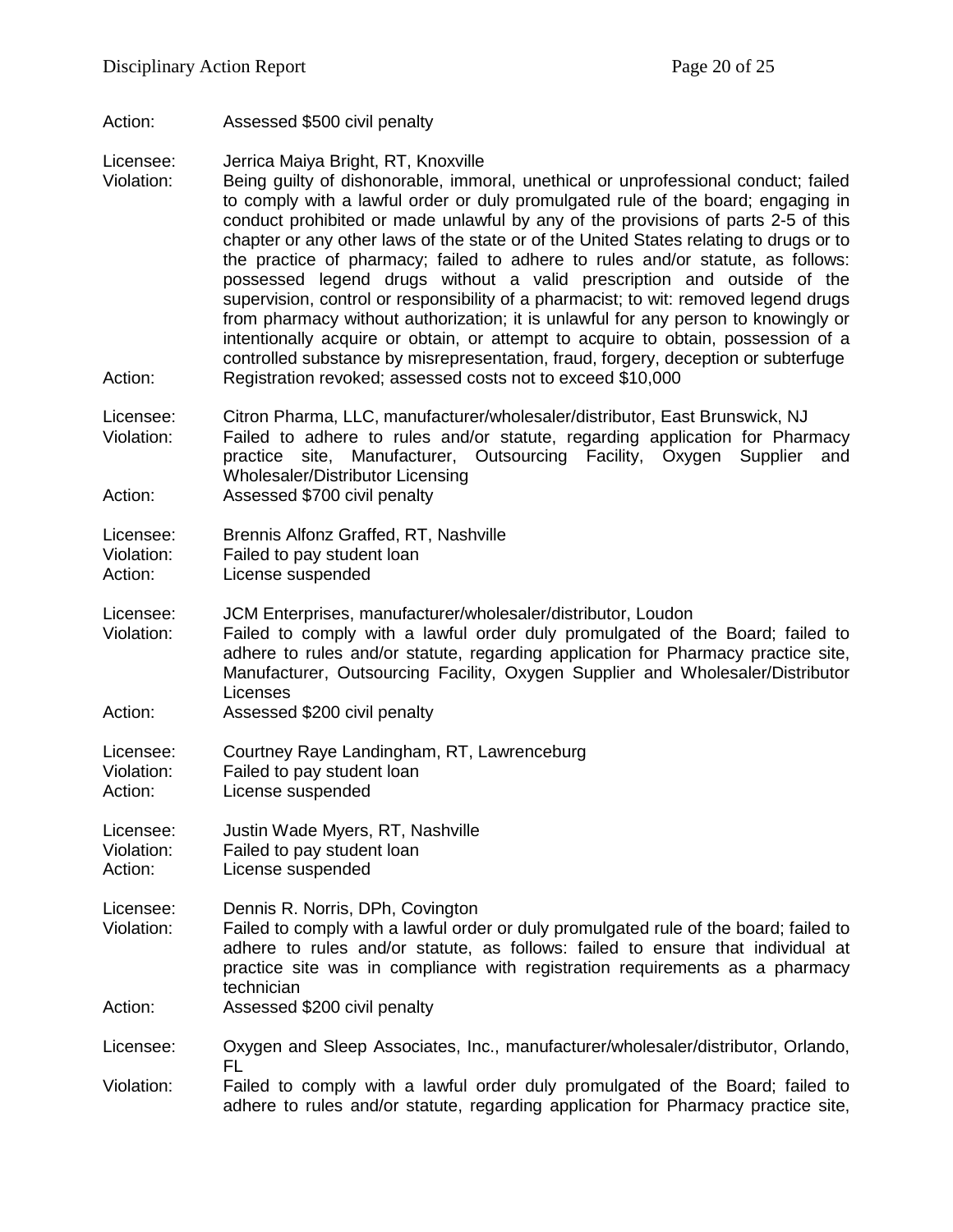| Action:                            | Manufacturer, and wholesaler/distributor licenses<br>Assessed \$200 civil penalty; assessed costs not to exceed \$10,000                                                                                                                                                                                                                                                                                                                                                                                                                                                                                                                                                                                                                                      |
|------------------------------------|---------------------------------------------------------------------------------------------------------------------------------------------------------------------------------------------------------------------------------------------------------------------------------------------------------------------------------------------------------------------------------------------------------------------------------------------------------------------------------------------------------------------------------------------------------------------------------------------------------------------------------------------------------------------------------------------------------------------------------------------------------------|
| Licensee:<br>Violation:<br>Action: | Cassandra Lynn Parker, RT, Chattanooga<br>Failed to pay student loan<br>License suspended                                                                                                                                                                                                                                                                                                                                                                                                                                                                                                                                                                                                                                                                     |
| Licensee:<br>Violation:<br>Action: | Amanda J. Porter, RT, Mount Carmel<br>Failed to pay student loan<br>License suspended                                                                                                                                                                                                                                                                                                                                                                                                                                                                                                                                                                                                                                                                         |
| Licensee:<br>Violation:<br>Action: | Candy Gail Raye, RT, Nashville<br>Failed to pay student loan<br>License suspended                                                                                                                                                                                                                                                                                                                                                                                                                                                                                                                                                                                                                                                                             |
| Licensee:<br>Violation:<br>Action: | Resp-I-Care, Inc., manufacturer/wholesaler/distributor, Orlando, FL<br>Failed to adhere to rules and/or statute, regarding application for Pharmacy<br>practice site, Manufacturer, and Wholesaler/Distributer Licenses<br>Assessed \$400 civil penalty, plus costs not to exceed \$10,000                                                                                                                                                                                                                                                                                                                                                                                                                                                                    |
| Licensee:<br>Violation:<br>Action: | Terrance Michael Shaw, RT, Memphis<br>Being guilty of dishonorable, immoral, unethical or unprofessional conduct; failed<br>to comply with a lawful order or duly promulgated rule of the board; engaging in<br>conduct prohibited or made unlawful by any of the provisions of parts 2-5 of this<br>chapter or any other laws of the state or of the United States relating to drugs or to<br>the practice of pharmacy; failed to adhere to rules and/or statute, it is unlawful for<br>any person to knowingly or intentionally acquire or obtain, or attempt to acquire to<br>obtain, possession of a controlled substance by misrepresentation, fraud, forgery,<br>deception or subterfuge<br>Registration revoked; assessed costs not to exceed \$10,000 |
| Licensee:<br>Violation:<br>Action: | Sourcemark, LLC., manufacturer/wholesaler/distributor, Brentwood<br>Failed to adhere to rules and/or statute, regarding application for Pharmacy<br>practice site, outsourcing facility, oxygen supplier and wholesaler/distributor<br>licenses; failed to comply with a lawful order duly promulgated of the Board<br>License reprimanded; assessed \$1,000 civil penalty                                                                                                                                                                                                                                                                                                                                                                                    |
| Licensee:<br>Violation:<br>Action: | Tasha A. Turman, RT, Memphis<br>Being guilty of dishonorable, immoral, unethical or unprofessional conduct; failed<br>to comply with a lawful order or duly promulgated rule of the board; engaging in<br>conduct prohibited or made unlawful by any of the provisions of parts 2-5 of this<br>chapter or any other laws of the state or of the United States relating to drugs or to<br>the practice of pharmacy; failed to adhere to rules and/or statute, it is unlawful for<br>any person to knowingly or intentionally acquire or obtain, or attempt to acquire to<br>obtain, possession of a controlled substance by misrepresentation, fraud, forgery,<br>deception or subterfuge<br>Registration revoked; assessed costs not to exceed \$10,000       |
|                                    |                                                                                                                                                                                                                                                                                                                                                                                                                                                                                                                                                                                                                                                                                                                                                               |

# **BOARD OF PHYSICAL THERAPY**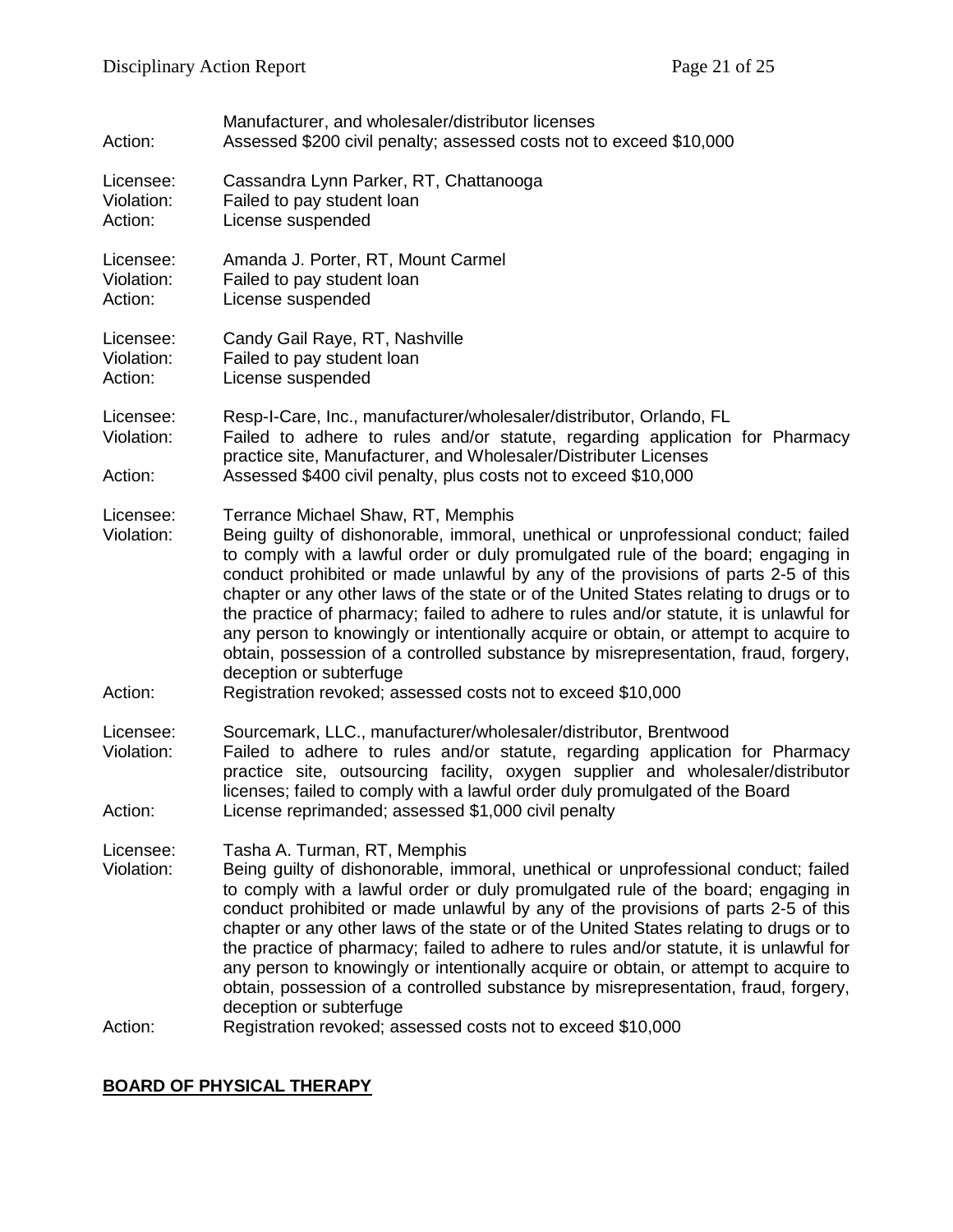Name: Olga L. Baena, PT, Columbia

Making false or misleading statements or representations, being guilty of fraud or deceit in obtaining admission to practice or being guilty of fraud or deceit in the licensee's practice; making misleading, deceptive, untrue or fraudulent representations in violation of this chapter, or otherwise, in practice of the profession; failing to adhere to standards of ethics of the physical therapy profession in thay Physical therapists shall provide truthful, accurate, and relevant information and shall not make misleading representations; Physical therapists shall be aware of charges and shall ensure that documentation and coding for physical therapy services reflect the nature and extent of the services provided Action: License placed on probation for 2 years with terms; assessed \$4,000, plus costs not to exceed \$5,000

#### Name: Krista D. Barber, PTA, Clarksville

- Violation: A violation or attempted violation, directly or indirectly, or assisting in or abetting the violation of or conspiring to violate any provisions of this chapter or any lawful order of the board issued pursuant thereto or any criminal statute of the state of Tennessee
- Action: License reprimanded with terms; assessed costs not to exceed \$1,500

Name: Donna Gail Chisholm, PTA, Speedwell

- Violation: Failing to adhere to standards of ethics of the physical therapy profession; failed to adhere to rules and/or statute, regarding code of ethics and continuing competence; violated Standards of Ethical Conduct for the Physical Therapist Assistant, to wit: Physical therapist assistants shall achieve and maintain professional competence;
- Action: License suspended for not less than 45 days with terms; assessed \$500 civil penalty, plus costs not to exceed \$2,500
- Name: Leia A. Hahn, PTA, Collierville
- Violation: Practicing physical therapy in violation of the provisions of this chapter or any rule or written order adopted by the board; failed to adhere to rules and/or statute, as follows: practiced physical therapy on expired license
- Action: License reprimanded with terms; assessed \$2,475 civil penalty, plus costs not to exceed \$5,000

Name: Douglas Jay Heming, PT, Cleveland

- Violation: Practicing physical therapy in violation of the provisions of this chapter or any rule or written order adopted by the board; a violation or attempted violation, directly or indirectly, or assisting in or abetting the violation of or conspiring to violate any provisions of this chapter or any lawful order of the board issued pursuant thereto or any criminal statute of the state of Tennessee
- Action: License suspended for not less than 30 days beginning on January 6, 2017 with terms; assessed \$250 civil penalty, plus costs not to exceed \$5,000
- Name: Karen Denise Johnson, PTA, Manchester
- Violation: Failing to adhere to standards of ethics of the physical therapy profession; failed to adhere to rules and/or statute, regarding code of ethics in that Physical therapists assistants shall ensure that documentation for their interventions accurately reflects the nature and extent of the services provided
- Action: License placed on probation for not less than 1 year with terms; assessed \$500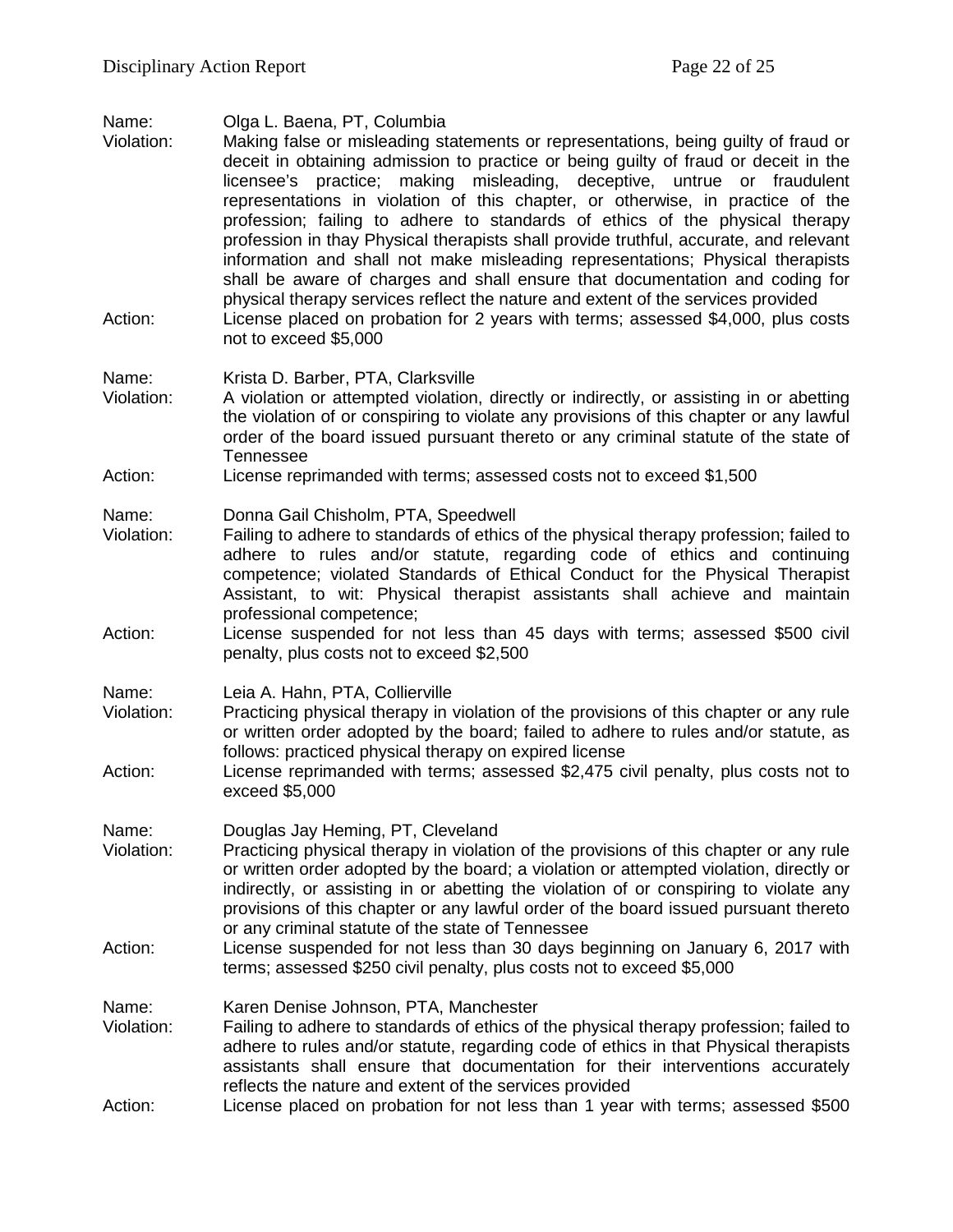civil penalty, plus costs not to exceed \$5,000

Name: Joseph Jay Moore, PTA, Johnson City

- Violation: Conviction of a felony or any offense involving moral turpitude in the courts of this state or any other state, territory or country; a violation or attempted violation, directly or indirectly, or assisting in or abetting the violation of or conspiring to violate any provisions of this chapter or any lawful order of the board issued pursuant thereto or any criminal statute of the state of Tennessee; violated T.C.A §39-17-417 and T.C.A § 39-17-418
- Action: License voluntarily surrendered; assessed \$400 civil penalty, plus costs not to exceed \$ 5,000

Name: Andre Stone, PTA, Memphis

Violation: Failed to adhere to rules and/or statute, regarding code of ethics; failing to adhere to standards of ethics of the physical therapy profession in that Physical Therapists Assistants shall not harass anyone verbally, physically, emotionally, or sexually

#### Action: License suspended for 2 months with terms; assessed costs not to exceed \$3,000

| Licensee: |  |  |  |  | Jennifer Carole Williams, PT, Cleveland |
|-----------|--|--|--|--|-----------------------------------------|
|-----------|--|--|--|--|-----------------------------------------|

Violation: Failed to pay student loan

- Action: License suspended
- Licensee: Jennifer Carole Williams, PT, Cleveland<br>Violation: A violation or attempted violation. direct
- A violation or attempted violation, directly or indirectly, or assisting in or abetting the violation of or conspiring to violate any provisions of this chapter or any lawful order of the board issued pursuant thereto or any criminal statute of the state of Tennessee; practicing physical therapy in violation of the provisions of this chapter or any rule or written order adopted by the board
- Action: License placed on probation for 3 years; assessed \$6,000 civil penalty, plus costs not to exceed \$5,000

Licensee: Jennifer Wrede, PTA, Lake City\* Violation: Failed to pay student loan Action: License suspended

*Delayed reporting, License disciplined May 2016*

# **BOARD OF PODIATRIC MEDICAL EXAMINERS**

Licensee: Ivan N. Cooper, DPM, Knoxville

- Violation: Immoral, unethical, unprofessional or dishonorable conduct; violation or attempted violation of, or conspiring to violate, any provision of this chapter or any lawful order of the board issued pursuant thereto, or any criminal statute of the state of Tennessee; no person shall perform x-ray procedures in a podiatrist office who does not meet these standards and who has not received a certificate of proficiency from the board; failed to adhere to rules and/or statute regarding scope of practice and certification
- Action: License reprimanded; assessed \$1,500 civil penalty, plus costs not to exceed \$500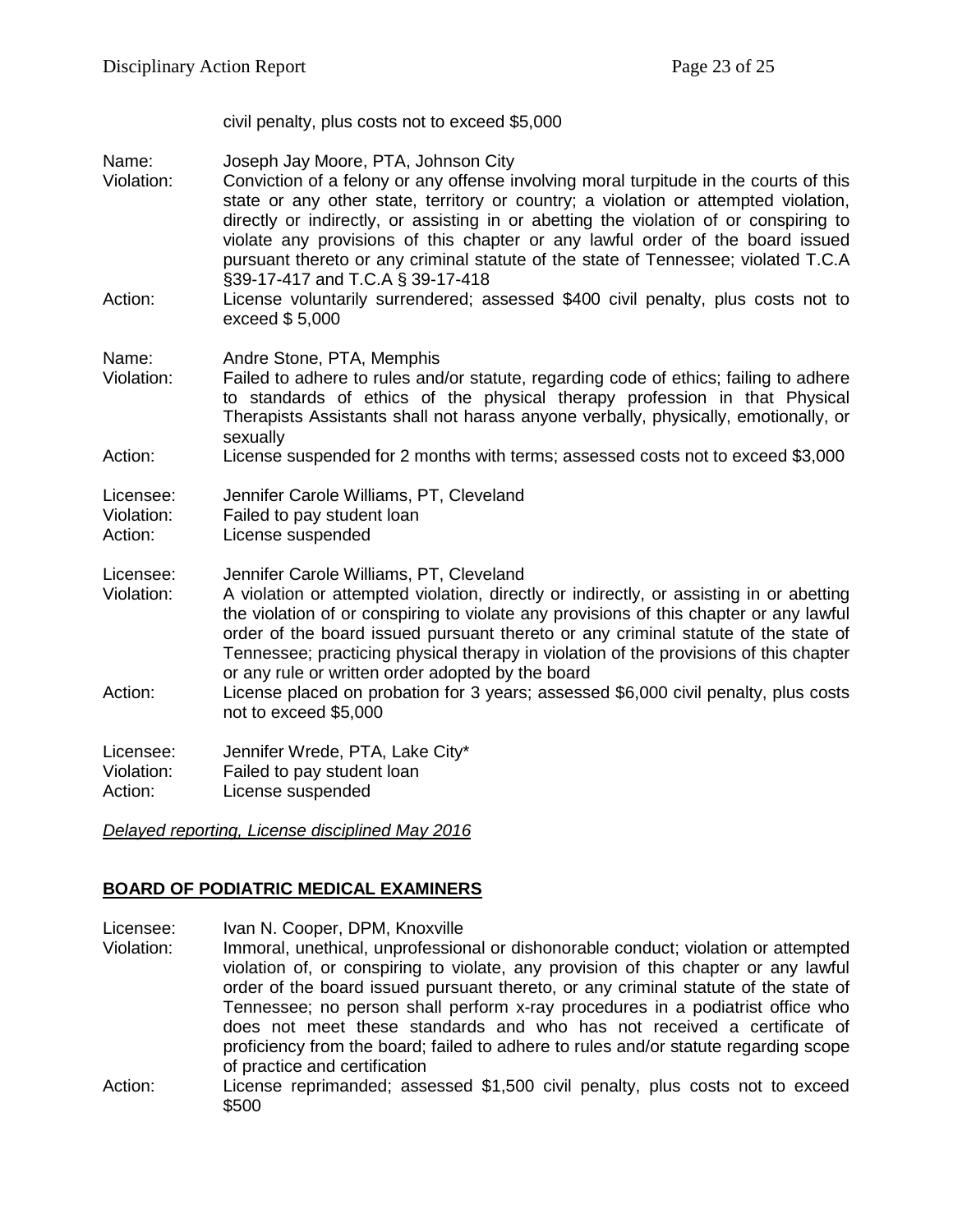### **DIVISION OF PAIN MANAGEMENT CLINICS**

- Licensee: Genesis Health and Wellness Group, No. 472, Madison
- Allison Puckett MD, Certificate Holder
- Violation: Failed to adhere to rules and/or statute regarding Medical Director responsibilities, Certificate Holder responsibilities; violated T.C.A §63-1-306 and T.C. A § 63-1-310 Action: Certification surrendered; assessed \$46,000 civil penalty, plus costs not to exceed \$5,000

# **ABUSE REGISTRY**

| Name:       | Marcus Dewayne Benford                    |
|-------------|-------------------------------------------|
| Abuse:      | Sexual                                    |
| Profession: | <b>Psychiatric Tech</b>                   |
| Name:       | <b>Teresa Brown</b>                       |
| Abuse:      | Physical                                  |
| Profession: | <b>Personal Assistant</b>                 |
| Name:       | Cynthia Cash                              |
| Abuse:      | Neglect/Exploitation                      |
| Profession: | Direct Support Staff/CNA(revoked)         |
| Name:       | Angelicia Dotson                          |
| Abuse:      | Exploitation                              |
| Profession: | Home Manager and CNA(revoked)             |
| Name:       | Ebony S. Flowers                          |
| Abuse:      | Physical/Neglect                          |
| Profession: | Home Manager                              |
| Name:       | Brenda Gayle Hogan                        |
| Abuse:      | Physical                                  |
| Profession: | Developmental Technician and CNA(revoked) |
| Name:       | <b>Justin Hunt</b>                        |
| Abuse:      | Exploitation                              |
| Profession: | Home Manager                              |
| Name:       | <b>Chasara Catrice Jones</b>              |
| Abuse:      | Neglect                                   |
| Profession: | CNA(revoked)                              |
| Name:       | Dion Sharda Martin                        |
| Abuse:      | Physical                                  |
| Profession: | CNA(revoked)                              |
| Name:       | Rodrigues D. Reid                         |